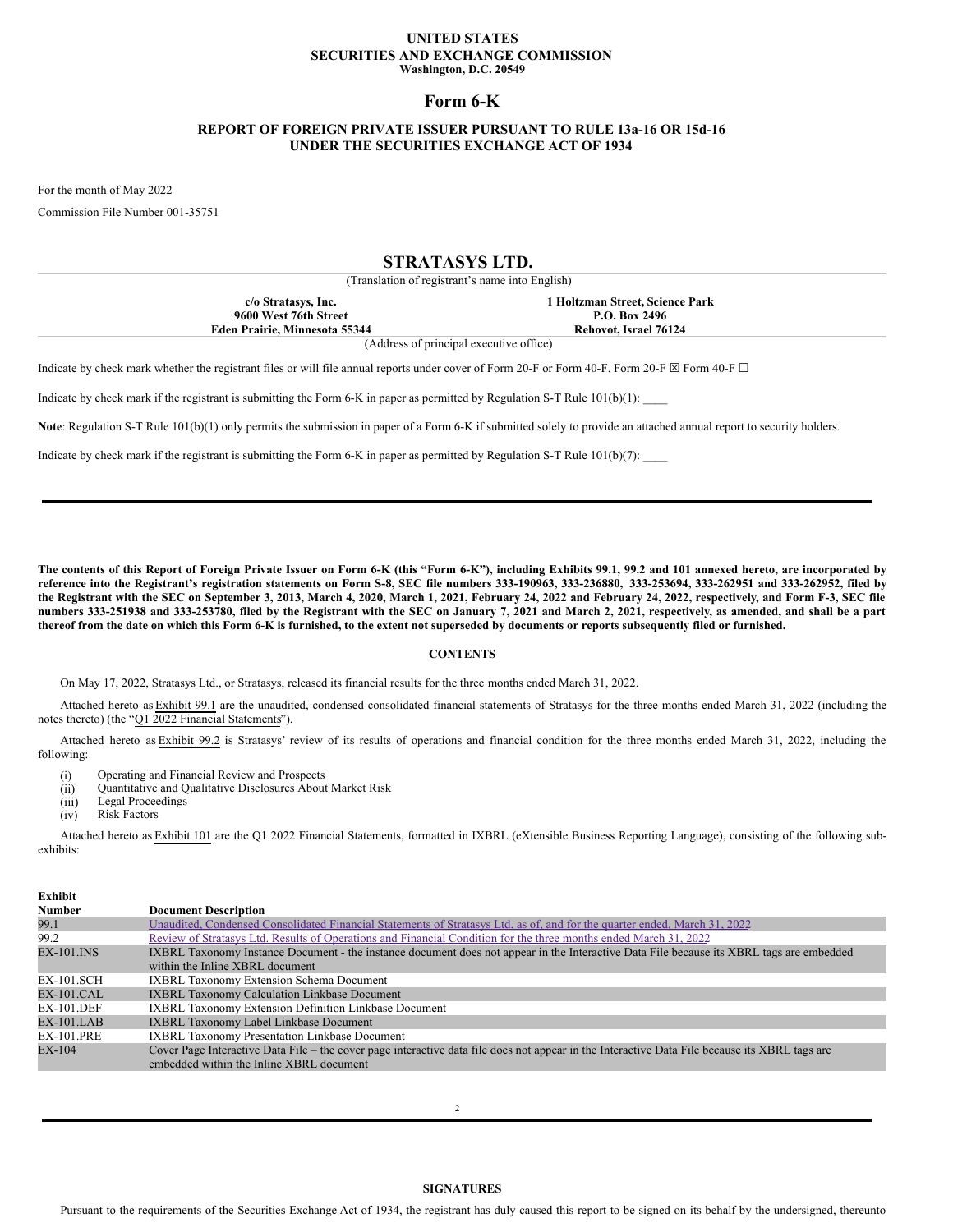Dated: May 17, 2022

**STRATASYS LTD.**<br>By:  $\frac{S}{\text{Eitar}}$ <br>Name: Eitan Za Name: Eitan Zamir Title: Chief Financial Officer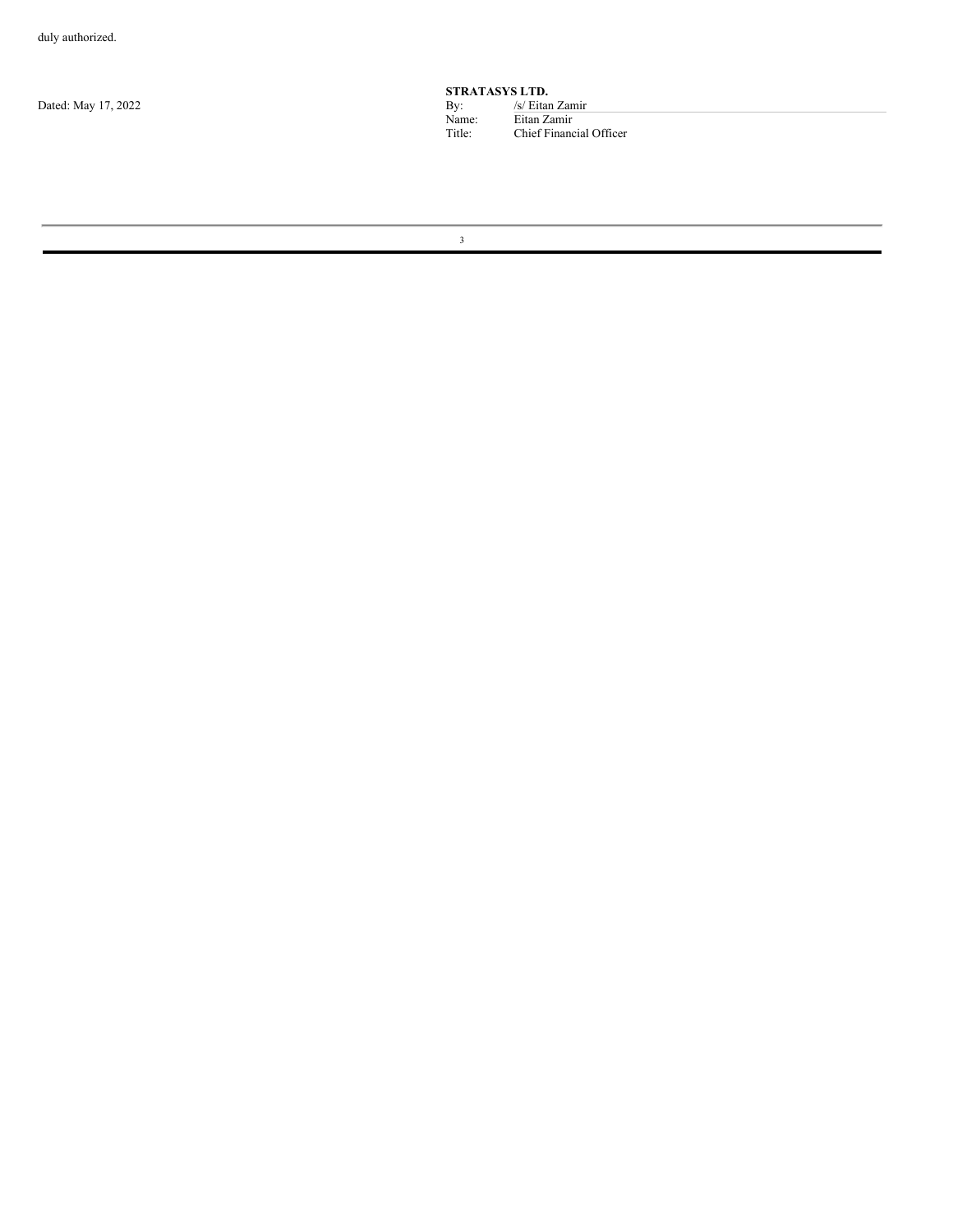# **STRATASYS LTD. CONDENSED CONSOLIDATED INTERIM FINANCIAL STATEMENTS FOR THE THREE MONTHS ENDED**

**MARCH 31, 2022**

**(UNAUDITED)**

## **INDEX TO CONDENSED CONSOLIDATED INTERIM FINANCIAL STATEMENTS FOR THE THREE MONTHS ENDED MARCH 31, 2022 (UNAUDITED)**

| Item                                                                | Page    |
|---------------------------------------------------------------------|---------|
| <b>Consolidated Balance Sheets</b>                                  |         |
| <b>Consolidated Statements of Operations and Comprehensive Loss</b> |         |
| <b>Consolidated Statements of Changes in Equity</b>                 | $4 - 5$ |
| <b>Consolidated Statements of Cash Flows</b>                        |         |
| <b>Notes to Condensed Consolidated Interim Financial Statements</b> | $7-19$  |
|                                                                     |         |

# **STRATASYS LTD.**

## **CONDENSED CONSOLIDATED INTERIM FINANCIAL STATEMENTS (Unaudited)**

**Consolidated Balance Sheets** (in thousands, except share data)

|                                                                                                                     |               | <b>March 31, 2022</b> |               | <b>December 31, 2021</b> |
|---------------------------------------------------------------------------------------------------------------------|---------------|-----------------------|---------------|--------------------------|
| <b>ASSETS</b>                                                                                                       |               |                       |               |                          |
| <b>Current assets</b>                                                                                               |               |                       |               |                          |
| Cash and cash equivalents                                                                                           | $\mathcal{S}$ | 293.649               | $\mathcal{S}$ | 243,179                  |
| Short-term deposits                                                                                                 |               | 182,000               |               | 259,000                  |
| Accounts receivable, net of allowance for credit losses of \$0.7 million and \$0.5 million as of March 31, 2022 and |               | 136,444               |               | 129,382                  |
| December 31, 2021, respectively                                                                                     |               |                       |               |                          |
| Inventories                                                                                                         |               | 143,116               |               | 129,147                  |
| Prepaid expenses                                                                                                    |               | 8,477                 |               | 6,871                    |
| Other current assets                                                                                                |               | 24,185                |               | 33,123                   |
| Total current assets                                                                                                |               | 787,871               |               | 800,702                  |
| <b>Non-current assets</b>                                                                                           |               |                       |               |                          |
| Property, plant and equipment, net                                                                                  |               | 200,627               |               | 203,295                  |
| Goodwill                                                                                                            |               | 65.089                |               | 65.144                   |
| Other intangible assets, net                                                                                        |               | 143,317               |               | 152,244                  |
| Operating lease right-of-use assets                                                                                 |               | 14,162                |               | 14,651                   |
| Long-term investments                                                                                               |               | 28,667                |               | 28,667                   |
| Other non-current assets                                                                                            |               | 16,651                |               | 12,519                   |
| Total non-current assets                                                                                            |               | 468,513               |               | 476,520                  |
|                                                                                                                     |               |                       |               |                          |
| <b>Total assets</b>                                                                                                 | $\mathbb{S}$  | 1,256,384             | $\mathbb{S}$  | 1,277,222                |
|                                                                                                                     |               |                       |               |                          |
| <b>LIABILITIES AND EQUITY</b>                                                                                       |               |                       |               |                          |
| <b>Current liabilities</b>                                                                                          |               |                       |               |                          |
| Accounts payable                                                                                                    | $\mathbb{S}$  | 59,010                | $\mathbb{S}$  | 51,976                   |
| Accrued expenses and other current liabilities                                                                      |               | 44,198                |               | 55,358                   |
| Accrued compensation and related benefits                                                                           |               | 38,341                |               | 44,684                   |
| Deferred revenues - short term                                                                                      |               | 52,337                |               | 51,174                   |
| Operating lease liabilities - short term                                                                            |               | 7,158                 |               | 7,276                    |
| Total current liabilities                                                                                           |               | 201,044               |               | 210,468                  |
| <b>Non-current liabilities</b>                                                                                      |               |                       |               |                          |
| Deferred revenues - long term                                                                                       |               | 22.026                |               | 21,133                   |
| Deferred income taxes - long term                                                                                   |               | 6,258                 |               | 7,341                    |
| Operating lease liabilities - long term                                                                             |               | 7,220                 |               | 7,693                    |
| Contingent consideration - long term                                                                                |               | 53,648                |               | 53,478                   |
| Other non-current liabilities                                                                                       |               | 23,487                |               | 21,095                   |
| Total non-current liabilities                                                                                       |               | 112,639               |               | 110,740                  |
| <b>Total liabilities</b>                                                                                            | $\mathbb{S}$  | 313,683               | $\mathbb{S}$  | 321,208                  |
|                                                                                                                     |               |                       |               |                          |
| Contingencies (see note 12)                                                                                         |               |                       |               |                          |
| <b>Equity</b>                                                                                                       |               |                       |               |                          |
| Ordinary shares, NIS 0.01 nominal value, authorized 180,000 thousand shares; 66,408 thousand shares and 65,677      | \$            | 185                   | S             | 182                      |
| thousand shares issued and outstanding at March 31, 2022 and December 31, 2021, respectively                        |               |                       |               |                          |
| Additional paid-in capital                                                                                          |               | 3,021,166             |               | 3,012,481                |
| Accumulated other comprehensive loss                                                                                |               | (9,824)               |               | (8,771)                  |
| Accumulated deficit                                                                                                 |               | (2,068,826)           |               | (2,047,878)              |
| <b>Total equity</b>                                                                                                 |               | 942,701               |               | 956,014                  |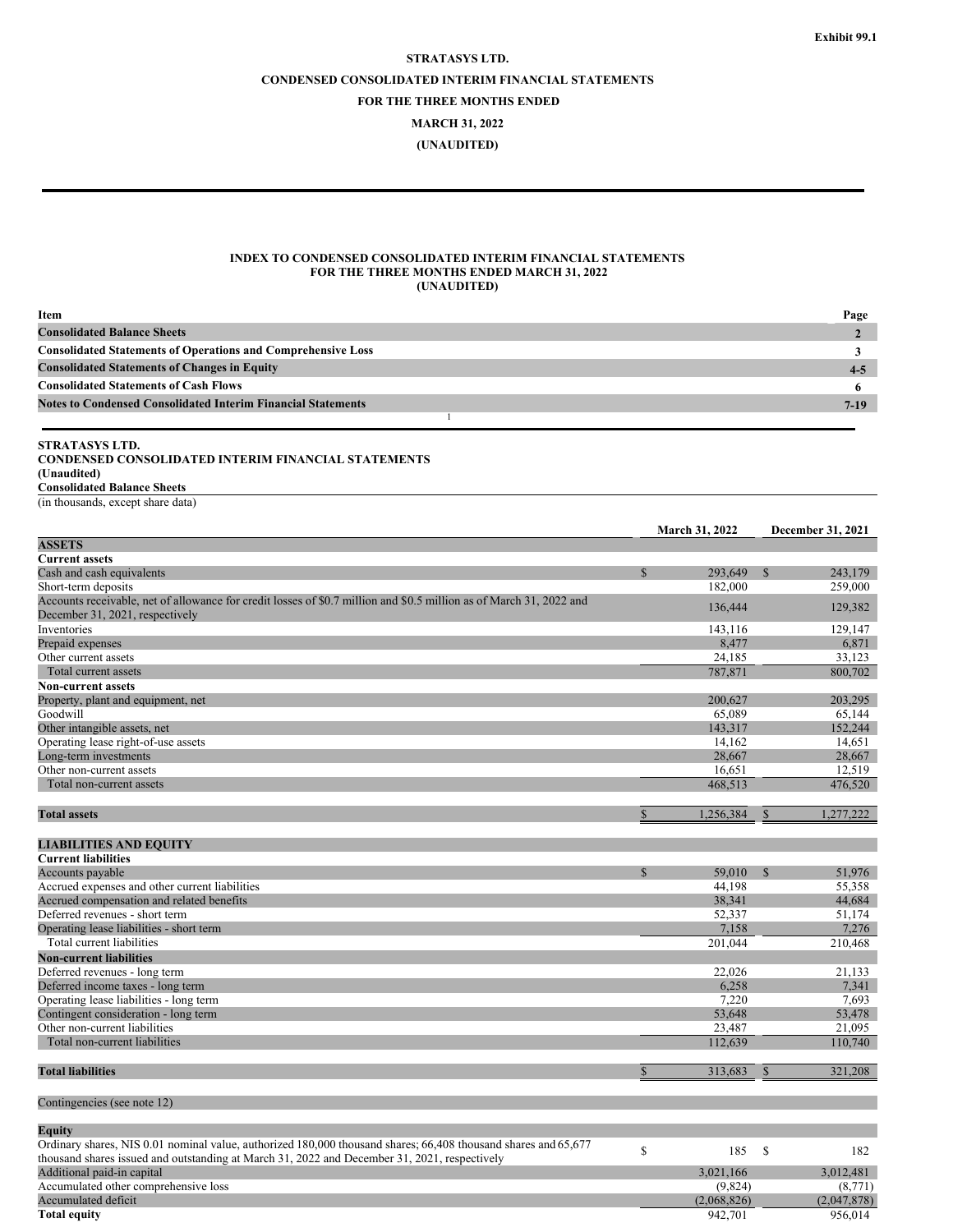# **Total liabilities and equity and g s 1**,277,222 **p s 1**,277,222

*The accompanying notes are an integral part of these condensed consolidated interim financial statements.* 2

# **STRATASYS LTD.**

## **CONDENSED CONSOLIDATED INTERIM FINANCIAL STATEMENTS**

## **(Unaudited) Consolidated Statements of Operations and Comprehensive Loss**

(in thousands, except per share data)

|                                                                  | Three Months Ended March 31, |             |              |           |
|------------------------------------------------------------------|------------------------------|-------------|--------------|-----------|
|                                                                  |                              | 2022        |              | 2021      |
|                                                                  |                              |             |              |           |
| <b>Revenues</b>                                                  |                              |             |              |           |
| Products                                                         | $\mathbb{S}$                 | 113,073     | $\mathbf S$  | 90.324    |
| Services                                                         |                              | 50,356      |              | 43,865    |
|                                                                  |                              | 163,429     |              | 134,189   |
| <b>Cost of revenues</b>                                          |                              |             |              |           |
| Products                                                         |                              | 59,373      |              | 46,920    |
| Services                                                         |                              | 34,379      |              | 31,692    |
|                                                                  |                              | 93,752      |              | 78,612    |
| <b>Gross profit</b>                                              |                              | 69,677      |              | 55,577    |
|                                                                  |                              |             |              |           |
| <b>Operating expenses</b>                                        |                              |             |              |           |
| Research and development, net                                    |                              | 23,998      |              | 20,601    |
| Selling, general and administrative                              |                              | 65,263      |              | 53,334    |
|                                                                  |                              | 89,261      |              | 73,935    |
| <b>Operating loss</b>                                            |                              | (19, 584)   |              | (18, 358) |
| Financial expenses, net                                          |                              | (1,362)     |              | (377)     |
|                                                                  |                              |             |              |           |
| Loss before income taxes                                         |                              | (20, 946)   |              | (18, 735) |
| Income tax benefit                                               |                              | 73          |              | 942       |
| Share in losses of associated companies                          |                              | (75)        |              | (1,118)   |
| <b>Net loss</b>                                                  | \$                           | (20, 948)   | $\mathbb{S}$ | (18, 911) |
|                                                                  |                              |             |              |           |
| Net loss per share - basic and diluted                           | $\mathbb{S}$                 | $(0.32)$ \$ |              | (0.32)    |
| Weighted average ordinary shares outstanding - basic and diluted |                              | 65,721      |              | 58,616    |
| <b>Comprehensive loss</b>                                        |                              |             |              |           |
| <b>Net loss</b>                                                  |                              | (20,948)    |              | (18,911)  |
| Other comprehensive income (loss), net of tax:                   |                              |             |              |           |
| Foreign currency translation adjustments                         |                              | (702)       |              | (961)     |
| Unrealized gains on derivatives designated as cash flow hedges   |                              | (351)       |              | 2,173     |
| Other comprehensive income (loss), net of tax                    |                              | (1,053)     |              | 1,212     |
| <b>Comprehensive loss</b>                                        | \$                           | (22,001)    | \$           | (17,699)  |

*The accompanying notes are an integral part of these condensed consolidated interim financial statements.* 3

## **STRATASYS LTD. CONDENSED CONSOLIDATED INTERIM FINANCIAL STATEMENTS (Unaudited) Consolidated Statements of Changes in Equity** (in thousands ) **Three Months Ended March 31, 2022**

|  | Three Months Ended March 31, 2022 |  |
|--|-----------------------------------|--|
|  |                                   |  |

|                                                                         | <b>Ordinary Shares</b>   |                          |         | <b>Additional</b><br>Paid-In |    | Accumulated              |  | Accumulated<br>Other<br>Comprehensive | <b>Total</b> |  |      |  |               |  |
|-------------------------------------------------------------------------|--------------------------|--------------------------|---------|------------------------------|----|--------------------------|--|---------------------------------------|--------------|--|------|--|---------------|--|
|                                                                         | Number of<br>shares      | Par Value                | Capital |                              |    |                          |  |                                       | deficit      |  | Loss |  | <b>Equity</b> |  |
| <b>Balance as of December 31, 2021</b>                                  | 65,677 \$                | 182 \$                   |         | 3,012,481                    | -S | $(2,047,878)$ \$         |  | $(8,771)$ \$                          | 956,014      |  |      |  |               |  |
| Issuance of shares in connection with stock-based<br>compensation plans | 731                      | 3                        |         | 152                          |    | -                        |  | $\overline{\phantom{a}}$              | 155          |  |      |  |               |  |
| <b>Stock-based compensation</b>                                         | -                        | -                        |         | 8,533                        |    | $\overline{\phantom{0}}$ |  | $\overline{\phantom{a}}$              | 8,533        |  |      |  |               |  |
| <b>Comprehensive loss</b>                                               | $\overline{\phantom{a}}$ | $\overline{\phantom{a}}$ |         | $\overline{\phantom{a}}$     |    | (20, 948)                |  | (1,053)                               | (22,001)     |  |      |  |               |  |
| <b>Balance as of March 31, 2022</b>                                     | 66,408 \$                | 185                      | - S     | $3,021,166$ \$               |    | $(2,068,826)$ \$         |  | $(9,824)$ \$                          | 942,701      |  |      |  |               |  |

*The accompanying notes are an integral part of these condensed consolidated interim financial statements.*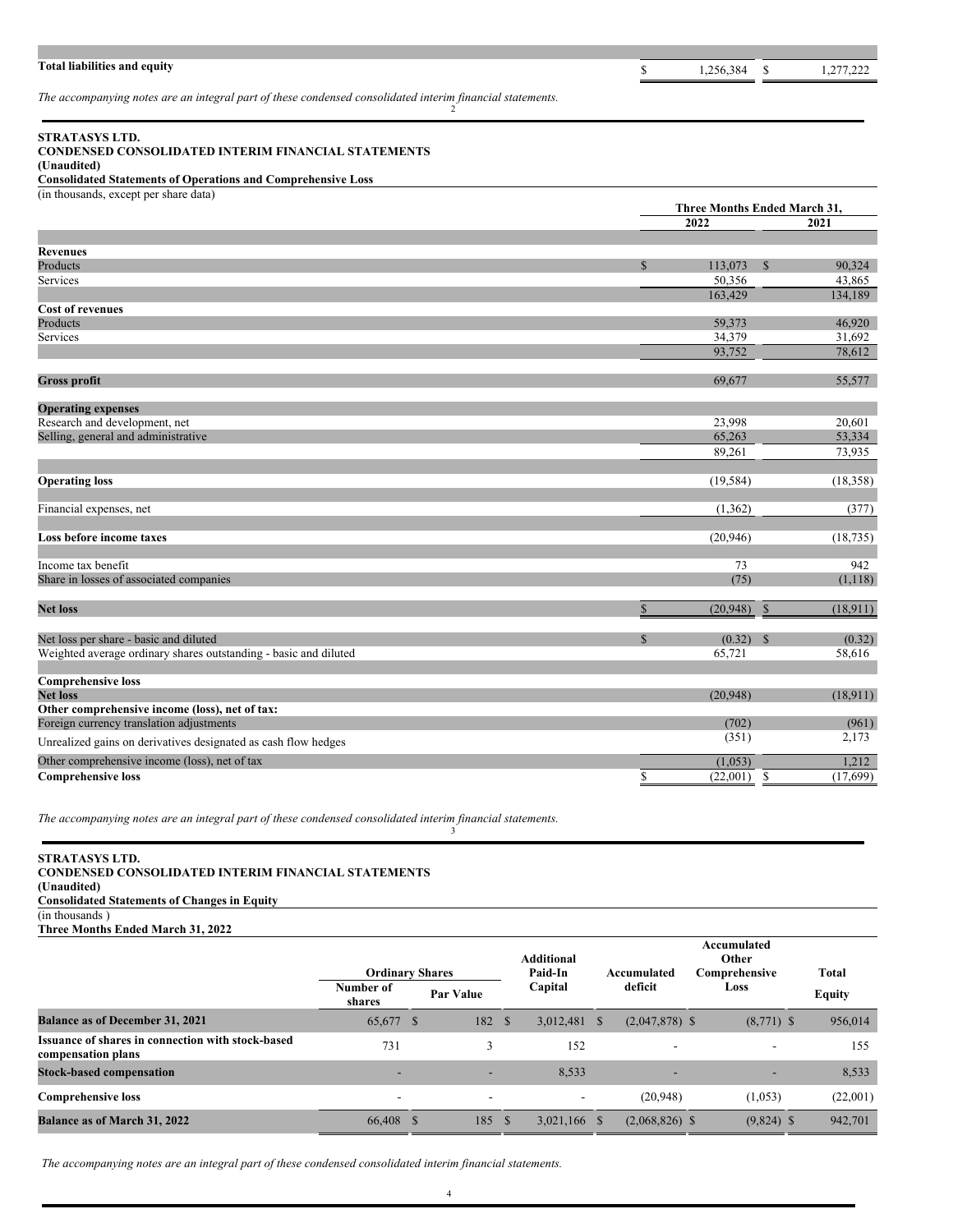## **STRATASYS LTD. CONDENSED CONSOLIDATED INTERIM FINANCIAL STATEMENTS (Unaudited) Consolidated Statements of Changes in Equity** (in thousands )

**Three Months Ended March 31, 2021**

|                                                                         | <b>Ordinary Shares</b> |              |           |              | <b>Additional</b><br>Paid-In |    | Accumulated              |      | Accumulated<br>Other<br>Comprehensive | Total         |
|-------------------------------------------------------------------------|------------------------|--------------|-----------|--------------|------------------------------|----|--------------------------|------|---------------------------------------|---------------|
|                                                                         | Number of<br>shares    |              | Par Value |              | Capital                      |    | deficit                  | Loss |                                       | <b>Equity</b> |
| <b>Balance as of December 31, 2020</b>                                  | 56,617                 | <sup>S</sup> | 155       | <sup>S</sup> | 2,753,955                    | -S | $(1,985,896)$ \$         |      | $(8,846)$ \$                          | 759,368       |
| Issuance of shares in connection with stock-based<br>compensation plans | 670                    |              | 2         |              | 2,881                        |    |                          |      | $\overline{\phantom{0}}$              | 2,883         |
| <b>Stock-based compensation</b>                                         | -                      |              | -         |              | 7,205                        |    |                          |      | -                                     | 7,205         |
| Public offering of ordinary shares, net                                 | 7,931                  |              | 24        |              | 218,851                      |    | $\overline{\phantom{a}}$ |      | $\overline{\phantom{a}}$              | 218,875       |
| Deferred tax assets in connection with public offering<br>expenses      |                        |              |           |              | 1,156                        |    |                          |      |                                       | 1,156         |
| Comprehensive income (loss)                                             |                        |              |           |              | $\overline{\phantom{a}}$     |    | (18, 911)                |      | 1,212                                 | (17,699)      |
| <b>Balance as of March 31, 2021</b>                                     | 65,218 \$              |              | 181       | - \$         | 2,984,048                    | -S | $(2,004,807)$ \$         |      | $(7,634)$ \$                          | 971,788       |

5

*The accompanying notes are an integral part of these condensed consolidated interim financial statements.*

| <b>STRATASYS LTD.</b>                                                           |               |                          |                              |           |
|---------------------------------------------------------------------------------|---------------|--------------------------|------------------------------|-----------|
| <b>CONDENSED CONSOLIDATED INTERIM FINANCIAL STATEMENTS</b>                      |               |                          |                              |           |
| (Unaudited)                                                                     |               |                          |                              |           |
| <b>Consolidated Statements of Cash Flows</b>                                    |               |                          |                              |           |
| (in thousands)                                                                  |               |                          | Three Months Ended March 31, |           |
|                                                                                 | 2022          |                          | 2021                         |           |
| Cash flows from operating activities                                            |               |                          |                              |           |
| Net loss                                                                        | <sup>\$</sup> | (20,948)                 | <sup>S</sup>                 | (18,911)  |
|                                                                                 |               |                          |                              |           |
| Adjustments to reconcile net loss to net cash provided by operating activities: |               |                          |                              |           |
| Depreciation and amortization                                                   |               | 15,290                   |                              | 13,802    |
| Stock-based compensation                                                        |               | 8.533                    |                              | 7.205     |
| Foreign currency transaction loss                                               |               | 2,792                    |                              | 4,181     |
| Share in losses of associated companies                                         |               | 75                       |                              | 1,118     |
| Revaluation of investments                                                      |               | 1.061                    |                              | (3,670)   |
| Other non-cash items, net                                                       |               | 83                       |                              | 193       |
|                                                                                 |               |                          |                              |           |
| Change in cash attributable to changes in operating assets and liabilities:     |               |                          |                              |           |
| Accounts receivable, net                                                        |               | (7,950)                  |                              | 2,620     |
| Inventories                                                                     |               | (14, 775)                |                              | 7,046     |
| Other current assets and prepaid expenses                                       |               | 7,386                    |                              | (3,775)   |
| Other non-current assets                                                        |               | (85)                     |                              | 1,595     |
| Accounts payable                                                                |               | 7,194                    |                              | 10,197    |
| Other current liabilities                                                       |               | (16,037)                 |                              | 6,453     |
| Deferred revenues                                                               |               | 2,522                    |                              | (433)     |
| Deferred income taxes, net and uncertain tax positions                          |               | (381)                    |                              | (1,774)   |
| Other non-current liabilities                                                   |               | (823)                    |                              | (3,096)   |
| Net cash provided by (used in) operating activities                             |               | (16,063)                 |                              | 22,751    |
| <b>Cash flows from investing activities</b>                                     |               |                          |                              |           |
| Cash paid for acquisitions, net of cash acquired                                |               | $\overline{\phantom{a}}$ |                              | (6,356)   |
| Purchase of property and equipment                                              |               | (3,741)                  |                              | (4,012)   |
| Investments in short-term bank deposits                                         |               | (40,000)                 |                              | (109,000) |
| Proceeds from short-term bank deposits                                          |               | 117,000                  |                              | 27,000    |
| Purchase of intangible assets                                                   |               | (444)                    |                              | (278)     |
| Other investing activities                                                      |               | (47)                     |                              | (98)      |
| Investments in unconsolidated entities                                          |               | (5,030)                  |                              |           |
| Net cash provided by (used in) investing activities                             |               | 67,738                   |                              | (92, 744) |
| Cash flows from financing activities                                            |               |                          |                              |           |
| Proceeds from public offering, net of issuance costs                            |               |                          |                              | 218,875   |
| Proceeds from exercise of stock options                                         |               | 155                      |                              | 2,883     |
| Other financing activities                                                      |               | 866                      |                              | 407       |
| Net cash provided by financing activities                                       |               | 1,021                    |                              | 222,165   |
|                                                                                 |               |                          |                              |           |
| Effect of exchange rate changes on cash, cash equivalents and restricted cash   |               | (2,228)                  |                              | (2,872)   |
|                                                                                 |               |                          |                              | 149,300   |
| Net change in cash, cash equivalents and restricted cash                        |               | 50,468<br>243,293        |                              | 272,216   |
| Cash, cash equivalents and restricted cash, beginning of period                 |               |                          |                              |           |
| Cash, cash equivalents and restricted cash, end of period                       | $\mathbb{S}$  | 293,761                  | S                            | 421,516   |

**Supplemental disclosures of cash flow information:**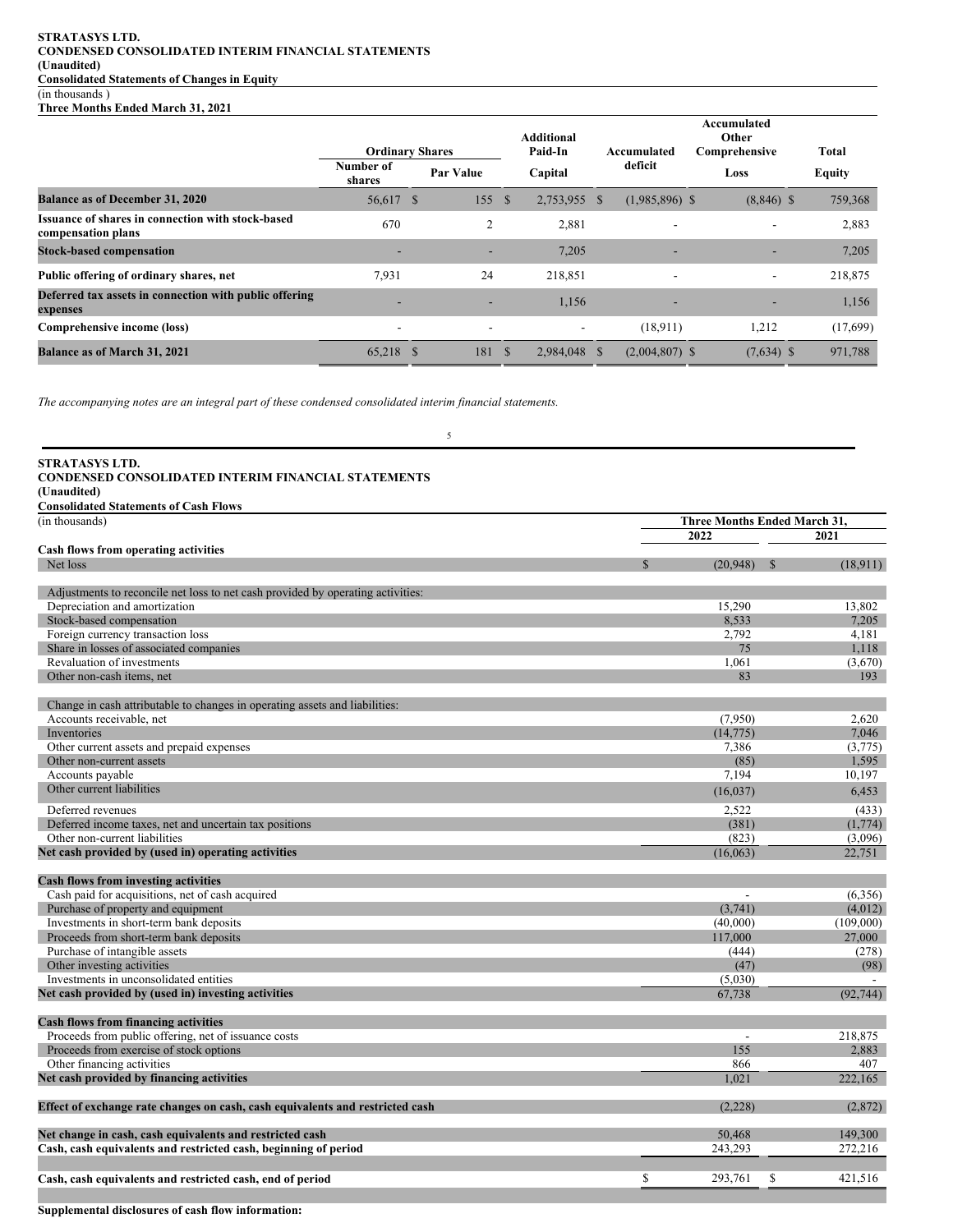| Transfer of inventory to fixed assets                                                                     | 188     | 884     |
|-----------------------------------------------------------------------------------------------------------|---------|---------|
| Transfer of fixed assets to inventory                                                                     | 120     | 210     |
|                                                                                                           |         |         |
|                                                                                                           |         |         |
| Reconciliation of cash, cash equivalents and restricted cash reported in the consolidated balance sheets: |         |         |
| Cash and cash equivalents                                                                                 | 293,649 | 421.398 |
| Restricted cash included in other current assets                                                          | 112     | 118     |
| Total cash, cash equivalents and restricted cash shown in the consolidated statement of cash flows        | 293.761 | 421,516 |
| The accompanying notes are an integral part of these condensed consolidated interim financial statements. |         |         |
|                                                                                                           |         |         |

## **NOTES TO CONDENSED CONSOLIDATED INTERIM FINANCIAL STATEMENTS (UNAUDITED)**

## **Note 1. Business Description and Basis of Presentation**

**STRATASYS LTD.**

Stratasys Ltd. (collectively with its subsidiaries, the "Company" or "Stratasys") is a global leader in connected, polymer-based 3D printing solutions, across the entire manufacturing value chain. The Company leverages its competitive advantages, which include a broad set of best-in-class 3D printing platforms, software, a materials and technology partner ecosystem, innovative leadership, and global GTM infrastructure, in order to position itself to capture share in a significant and growing global marketplace, with a focus on manufacturing. The Company's approximately 1,700 granted and pending additive technology patents to date have been used to create models, prototypes, manufacturing tools, and production parts for a multitude of industries including aerospace, automotive, transportation, healthcare, consumer products, dental, medical, and education. Stratasys' products and comprehensive solutions improve product quality, development time, cost, and time-to-market. The Company's 3D ecosystem of solutions and expertise includes 3D printers, materials, software, expert services, and on-demand parts production.

The condensed consolidated interim financial information herein is unaudited; however, such information reflects all adjustments (consisting of normal, recurring adjustments), which are, in the opinion of management, necessary for a fair statement of results for the interim period. The condensed consolidated interim financial statements include the accounts of Stratasys Ltd. and its subsidiaries. All intercompany accounts and transactions, including profits from intercompany sales not yet realized outside the Company, have been eliminated in consolidation.

The Company's financial statements are prepared in conformity with U.S. generally accepted accounting principles ("GAAP"), which require the Company to make estimates based on assumptions about current and, for some estimates, future economic and market conditions which affect reported amounts and related disclosures in its financial statements. Although the Company's current estimates contemplate current and expected future conditions, as applicable, it is reasonably possible that actual conditions could differ from the Company's expectations, which could materially affect its results of operations and financial position.

In particular, a number of estimates have been and will continue to be affected by the COVID-19 pandemic and/or by macroeconomic conditions that have been triggered as a result of steps taken by governments to counter-act the pandemic. The global economic environment that has set in after the most severe period of the COVID-19 pandemic has passed - assuming that it has passed - remains uncertain, rapidly changing and difficult to predict. The magnitude and duration of, as well as the consequences of, global macroeconomic trends triggered, in large part, by the recovery from the pandemic, such as inflationary pressures and supply chain problems, remain ambiguous currently. As a result, the accounting estimates and assumptions may change over time in response to post-COVID-19 trends. Such changes could have an additional impact on the Company's long-lived asset and intangible asset valuation; inventory valuation; assessment of the annual effective tax rate; and the allowance for expected credit losses and bad debt.

The results of operations for the three months ended March 31, 2022 are not indicative of results that could be expected for the entire fiscal year. Certain financial information and footnote disclosures normally included in the annual consolidated financial statements prepared in accordance with GAAP have been condensed or omitted. The reader is referred to the audited consolidated financial statements and notes thereto for the year ended December 31, 2021, filed with the U.S. Securities and Exchange Commission (the "SEC") on February 24, 2022 as part of the Company's Annual Report on Form 20-F for such year.

#### **Note 2. New Accounting Pronouncements**

#### *Accounting Pronouncements Adopted in 2022*

In August 2020, the FASB issued ASU 2020-06 "Debt – Debt with Conversion and Other Options (Subtopic 470-20) and Derivatives and Hedging – Contracts in Entity's Own Equity (Subtopic 815 – 40)." This guidance simplifies the accounting for certain financial instruments with characteristics of liabilities and equity, including convertible instruments and contracts on an entity's own equity. The amendments to this guidance are effective for fiscal years beginning after December 15, 2021, and interim periods within those fiscal years. The Company adopted this guidance effective January 1, 2022, with no material impact on its consolidated financial statements.

#### *Recently issued accounting pronouncements, not yet adopted*

In October 2021, the FASB issued ASU 2021-08 "Business Combinations (Topic 805), Accounting for Contract Assets and Contract Liabilities from Contracts with Customers", which requires contract assets and contract liabilities acquired in a business combination to be recognized and measured by the acquirer on the acquisition date in accordance with ASC 606, Revenue from Contracts with Customers. The guidance will result in the acquirer recognizing contract assets and contract liabilities at the same amounts recorded by the acquiree. The guidance should be applied prospectively to acquisitions occurring on or after the effective date. The guidance is effective for fiscal years beginning after December 15, 2022, including interim periods within those fiscal years. Early adoption is permitted, including in interim periods, for any financial statements that have not yet been issued. The Company is currently evaluating this guidance to determine the impact it may have on its consolidated financial statements.

#### 7

#### **STRATASYS LTD. NOTES TO CONDENSED CONSOLIDATED INTERIM FINANCIAL STATEMENTS (UNAUDITED)**

#### **Note 3. Certain Transactions**

## *Investment in Xaar 3D Ltd. ("Xaar 3D")*

During the fourth quarter of 2019, the Company entered into an agreement with Xaar plc ("Xaar") to purchase additional shares of Xaar 3D that was to increase its stake from 15 to 45 percent, with Xaar retaining the remaining 55 percent. Xaar and Stratasys had announced the formation of Xaar 3D Ltd in July 2018 for the purpose of developing Powder Bed Fusion ("PBF") additive manufacturing solutions that Stratasys can bring to the market. In addition, the agreement included an option for Stratasys to acquire the remaining shares of Xaar 3D.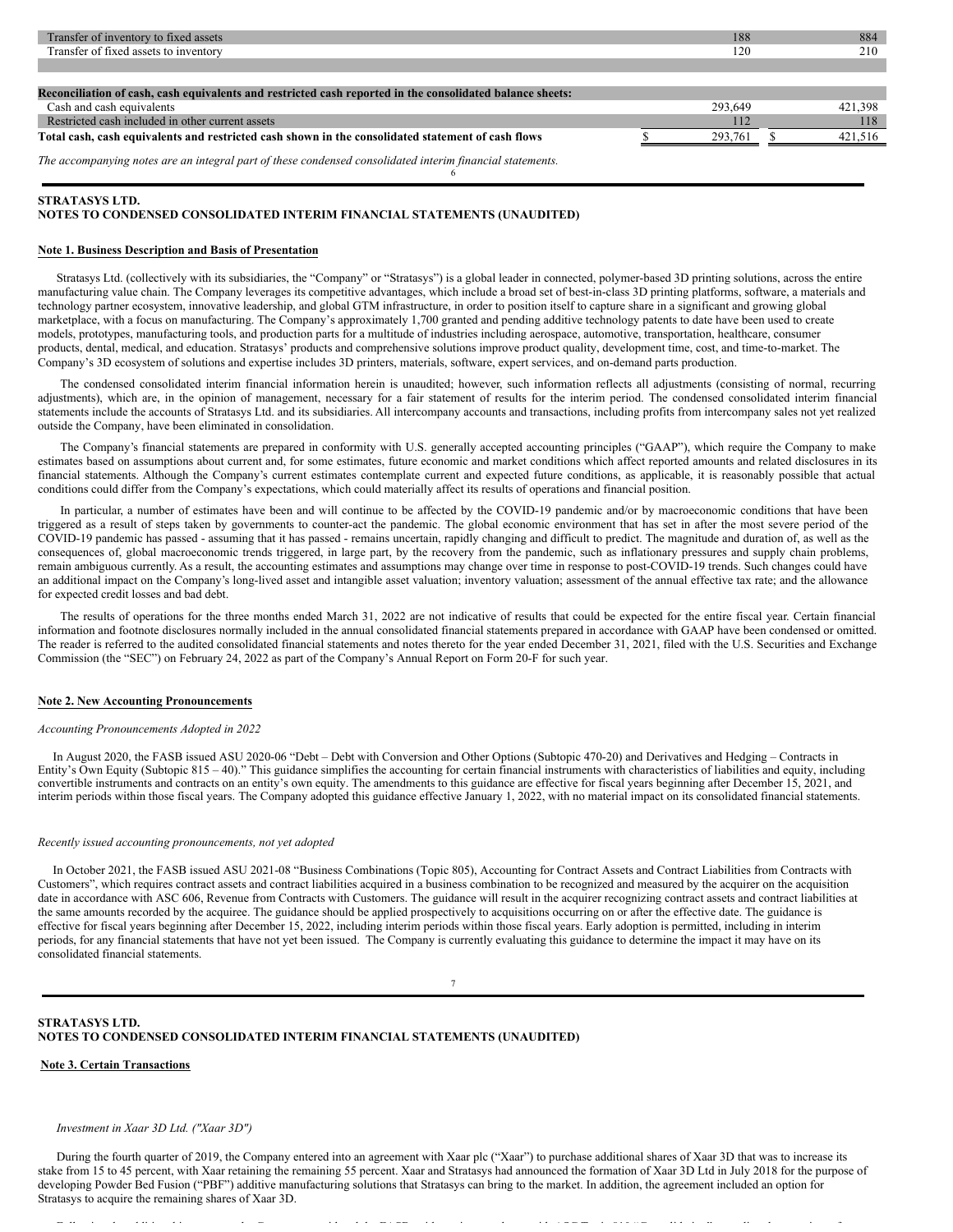Following the additional investment, the Company considered the FASB guidance in accordance with ASC Topic 810 "Consolidation" regarding the propriety of implementing consolidation, for both the variable interest entity and voting model, or equity method accounting. The Company concluded that it should continue accounting for the investment according to the equity method, as it had retained the ability to exercise significant influence but did not control Xaar 3D. For its additional interest in Xaar 3D, the Company paid approximately \$15.7 million.

The investment was presented under other non-current assets in the Company's consolidated balance sheets.

On November 1, 2021 (the "Xaar 3D transaction date"), the Company acquired the remaining 55% share of Xaar 3D, for an aggregate purchase price of \$29.3 million. The Company paid cash upon closing and it is obligated to make additional earn-out payments and payments of royalties on products and services sales for up to 15 years.

The Xaar 3D transaction is reflected in accordance with ASC Topic 805, "Business Combinations", using the acquisition method of accounting, with the Company as the acquirer. The Company accounted for the acquisition of the remaining equity of Xaar 3D as a step acquisition, which required re-measurement of the Company's previous ownership interest to fair value prior to completing purchase accounting. Using step acquisition accounting, the Company increased the value of its previouslyheld equity investment to its fair value of \$23.8 million, which resulted in a gain of approximately \$14.4 million, recorded in the consolidated statements of operations in the fourth quarter of 2021. The acquisition of the remaining equity interest also resulted in the recognition of a previously unrealized foreign currency gain of \$0.6 million, which was reclassified from accumulated other comprehensive income (OCI). The fair value of the previously held equity method investment was determined based upon a valuation of the acquired business, as of the date of acquisition, as detailed below.

The following table summarizes the fair value of the consideration transferred to Xaar 3D's stockholders for the Xaar 3D transaction:

|                                                  | $U.S.$ S in |
|--------------------------------------------------|-------------|
|                                                  | thousands   |
| Cash payments                                    | 13,967      |
| Contingent consideration at estimated fair value | 15,314      |
| Total consideration for 55% holding              | 29,281      |
| Fair value of 45% holding                        | 23,775      |
| Total consideration                              | 53,056      |

In accordance with ASC Topic 805, the estimated contingent consideration as of the Xaar 3D transaction date was included in the purchase price. The total contingent payments could reach a maximum aggregate amount of up to \$21 million. The estimated fair value of the contingent consideration is based on management's assessment of whether, and at what level, the financial metrics will be achieved, and the present value factors associated with the timing of the payments. This fair value measurement is based on significant unobservable inputs in the market and thus represents a Level 3 measurement within the fair value hierarchy. Changes in the fair value of contingent consideration will be recorded in operating expenses.

8

## **STRATASYS LTD. NOTES TO CONDENSED CONSOLIDATED INTERIM FINANCIAL STATEMENTS (UNAUDITED)**

The following table summarizes the estimated fair values of the assets acquired and liabilities assumed at the Xaar 3D transaction date. The estimated fair values are preliminary and based on the information that was available as of November 1, 2021. Thus, the measurements of fair value that are reflected are subject to changes, and such changes could be significant. The preliminary allocation of the purchase price to assets acquired and liabilities assumed is as follows:

|                              | <b>Allocation of</b><br><b>Purchase Price</b><br>(U.S. \$in<br>thousands) |
|------------------------------|---------------------------------------------------------------------------|
| Cash and cash equivalents    | 82<br>S.                                                                  |
| Goodwill                     | 25,375                                                                    |
| Intangible assets            | 45,000                                                                    |
| Other assets                 | 5,280                                                                     |
| Total assets acquired        | 75,737                                                                    |
|                              |                                                                           |
| Net deferred tax liabilities | 1,736                                                                     |
| Other labilities             | 20,945                                                                    |
| Total liabilities assumed    | 22,681                                                                    |
|                              |                                                                           |
| Net assets acquired          | 53,056                                                                    |

## *RPS acquisition*

On February 16, 2021 the Company acquired RP Support Limited ("RPS"), a provider of industrial stereolithography 3D printers and solutions. In exchange for 100% of the outstanding shares of RPS, the Company paid cash upon closing and is obligated to make additional payments (in cash), subject to performance-based criteria, via earnout payments over two years.

#### *Marketable equity investment*

The Company recognized a loss of \$1.1 million for revaluation of an equity investment in the first quarter of 2022 and a gain of \$3.7 million in the first quarter of 2021. The entity in which the Company invested has become public during the first quarter of 2021 and accordingly the investment is treated as a marketable equity investment. Prior to the first quarter of 2021, the investment was treated as a non-marketable equity investment without readily determinable fair value.

#### *MakerBot and Ultimaker transaction*

On May 12, 2022, the company announced the creation of a new company ("the combined company") comprised of MakerBot and Ultimaker. Under the terms of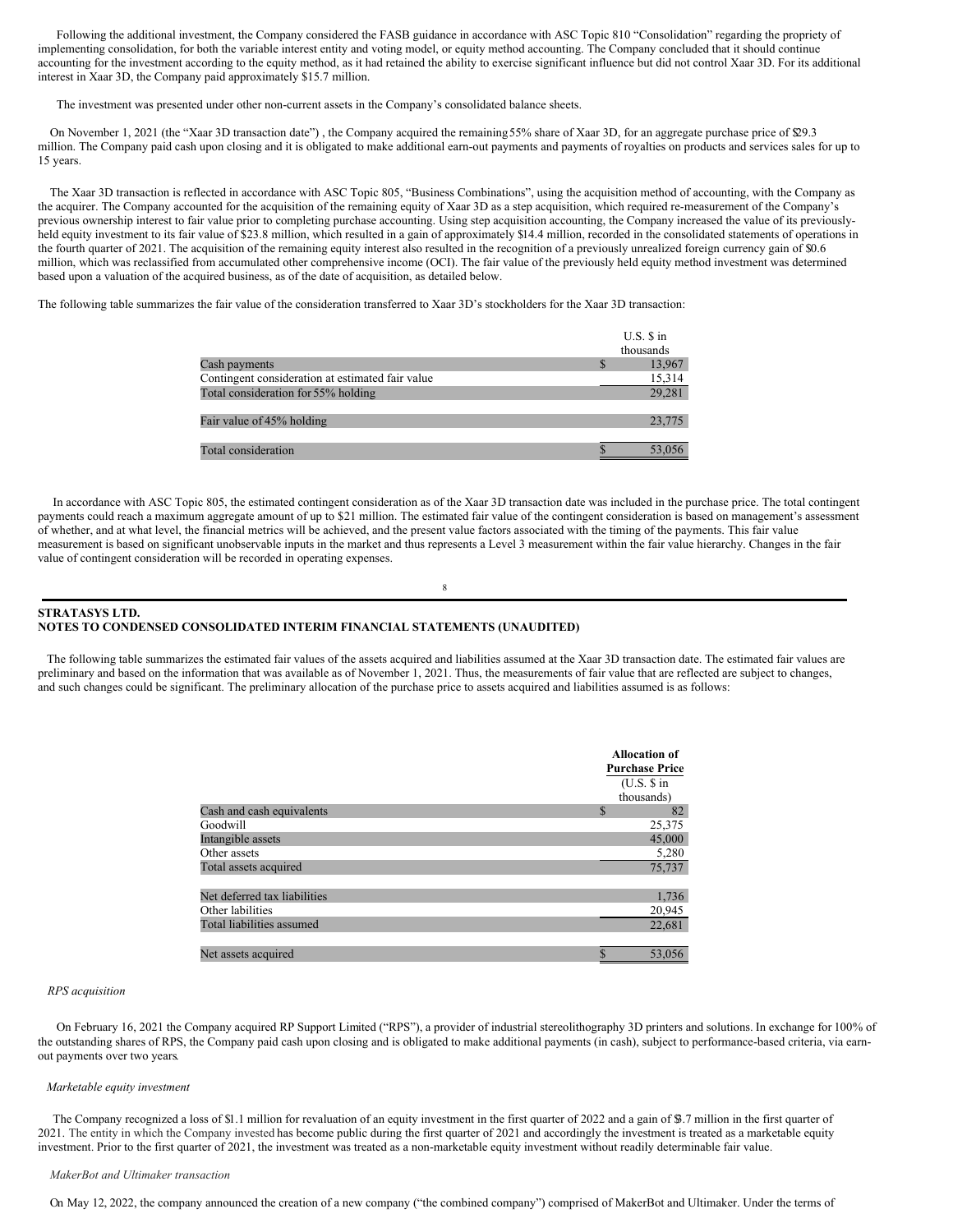<span id="page-7-0"></span>the agreement, Stratasys will contribute MakerBot assets, invest \$47 million and own 45.6% of the combined company. While NPM Capital will contribute Ultimaker assets, invest \$15.4 million, and own 54.4% of the combined company. The transaction expected to close within few months.

The Company will account for the investment, in the combined company according to the equity method in accordance with ASC topic 323, as it has retained the ability to exercise significant influence but does not control the new entity.

9

## **STRATASYS LTD. NOTES TO CONDENSED CONSOLIDATED INTERIM FINANCIAL STATEMENTS (UNAUDITED)**

## **Note 4. Revenues**

### Disaggregation of Revenues

The following table presents the Company's revenues disaggregated by geographical region (based on the Company's customers' locations) and revenue type for the three months ended March 31, 2022 and 2021:

|                           |             | Three months ended March<br>31, |               |         |  |  |
|---------------------------|-------------|---------------------------------|---------------|---------|--|--|
|                           |             | 2021<br>2022                    |               |         |  |  |
|                           |             | (U.S. \$ in thousands)          |               |         |  |  |
| <b>Americas</b>           |             |                                 |               |         |  |  |
| Systems                   | \$          | 28,982                          | <sup>\$</sup> | 21,357  |  |  |
| Consumables               |             | 31,354                          |               | 28,211  |  |  |
| Service                   |             | 38,231                          |               | 32,545  |  |  |
| <b>Total Americas</b>     |             | 98,567                          |               | 82,113  |  |  |
| <b>EMEA</b>               |             |                                 |               |         |  |  |
| Systems                   |             | 15,076                          |               | 9,698   |  |  |
| Consumables               |             | 17,825                          |               | 12,803  |  |  |
| Service                   |             | 7,153                           |               | 6,417   |  |  |
| <b>Total EMEA</b>         |             | 40,055                          |               | 28,918  |  |  |
| <b>Asia Pacific</b>       |             |                                 |               |         |  |  |
| Systems                   |             | 10,458                          |               | 8,825   |  |  |
| Consumables               |             | 9,377                           |               | 9,430   |  |  |
| Service                   |             | 4,972                           |               | 4,903   |  |  |
| <b>Total Asia Pacific</b> |             | 24,807                          |               | 23,158  |  |  |
| <b>Total Revenues</b>     | $\mathbf S$ | 163,429                         | $\mathbf{s}$  | 134,189 |  |  |

The following table presents the Company's revenues disaggregated based on the timing of revenue recognition (at a specific point in time or over the course of time) for the three months ended March 31, 2022 and 2021:

|                                            |             | Three months ended March<br>31, |                        |  |  |  |  |
|--------------------------------------------|-------------|---------------------------------|------------------------|--|--|--|--|
|                                            |             | 2022                            | 2021                   |  |  |  |  |
|                                            |             |                                 | (U.S. \$ in thousands) |  |  |  |  |
| Revenues recognized in point in time from: |             |                                 |                        |  |  |  |  |
| Products                                   | S           | 113,073                         | 90,324<br>-S           |  |  |  |  |
| Services                                   |             | 12,492                          | 10,601                 |  |  |  |  |
| Total revenues recognized in point in time |             | 125,565                         | 100,925                |  |  |  |  |
|                                            |             |                                 |                        |  |  |  |  |
| Revenues recognized over time from:        |             |                                 |                        |  |  |  |  |
| <b>Services</b>                            |             | 37,864                          | 33,264                 |  |  |  |  |
| Total revenues recognized over time        |             | 37,864                          | 33.264                 |  |  |  |  |
| <b>Total Revenues</b>                      | $\mathbf S$ | 163,429                         | 134.189                |  |  |  |  |
| 10                                         |             |                                 |                        |  |  |  |  |

## **STRATASYS LTD.**

# **NOTES TO CONDENSED CONSOLIDATED INTERIM FINANCIAL STATEMENTS (UNAUDITED)**

## Contract Assets and Contract Liabilities

Contract assets are recorded when the Company's right to consideration is conditional on constraints other than the passage of time. The Company had no material contract assets as of March 31, 2022 and December 31, 2021.

Contract liabilities include advance payments and billings in excess of revenue recognized, which are primarily related to advanced billings for service type warranty. Contract liabilities are presented under deferred revenue. The Company's deferred revenue as of March 31, 2022 and December 31, 2021 was as follows: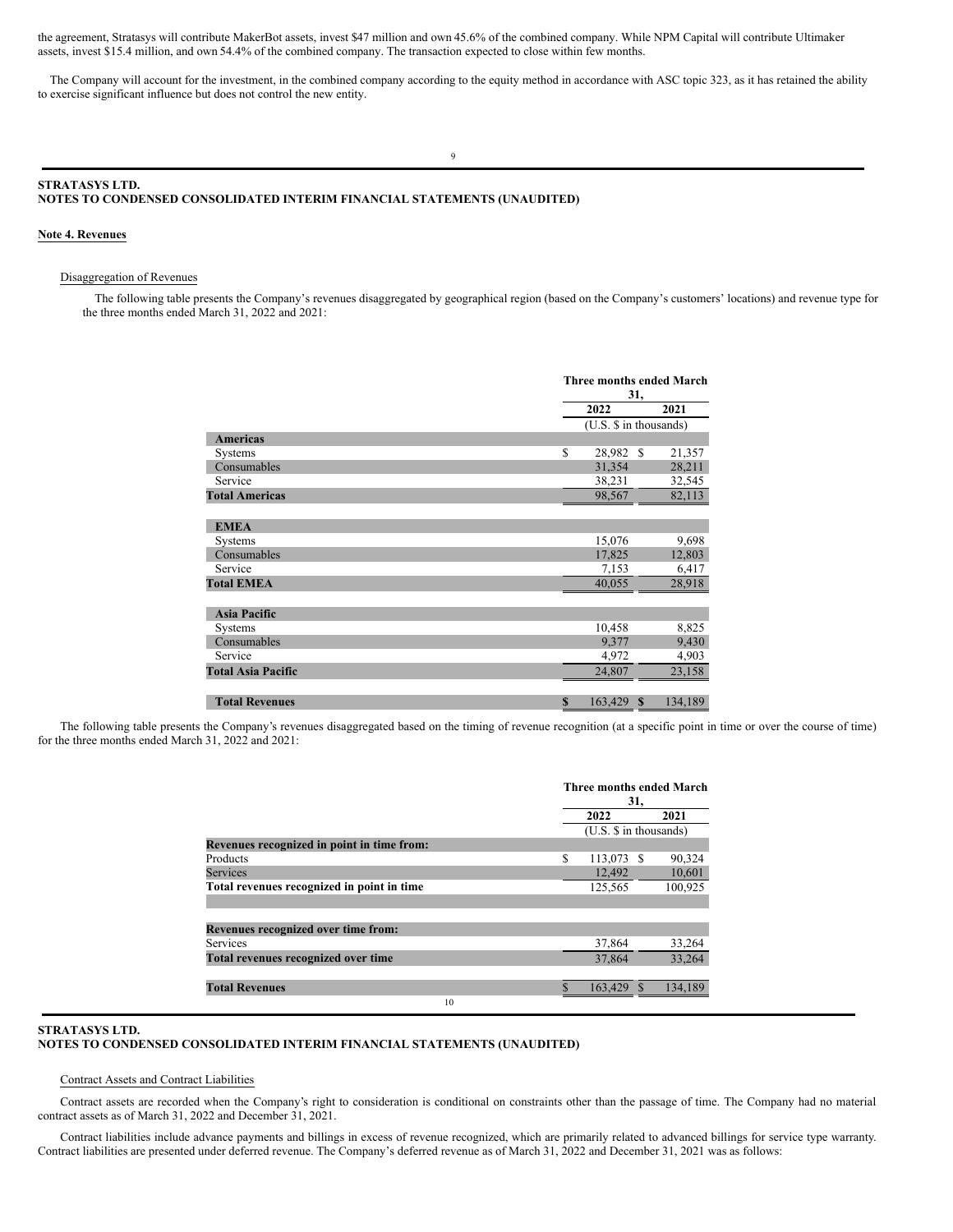|  | March<br>31. | <b>December</b><br>31. |
|--|--------------|------------------------|
|  | 2022         | 2021                   |
|  |              | U.S. \$ in thousands   |
|  |              | 74,363 \$ 72,307       |

\*Includes \$22.0 million and \$21.1 million under long term deferred revenue in the Company's consolidated balance sheets as of March 31, 2022 and December 31, 2021, respectively.

Revenue recognized in 2022 that was included in deferred revenue balance as of December 31, 2021 was\$17.6 million for the three months ended March 31, 2022.

## Remaining Performance Obligations

Remaining Performance Obligations ("RPO") represent contracted revenue that has not yet been recognized, which includes deferred revenue and amounts that will be invoiced and recognized as revenue in future periods. As of March 31, 2022, the total RPO amounted to \$126 million. The Company expects to recognize \$96.3 million of this RPO during the next 12 months, \$18.3 million over the subsequent 12 months and the remaining \$11.4 million thereafter.

## Incremental Costs of Obtaining a Contract

Sales commissions earned mainly by the Company's sales agents are considered incremental costs of obtaining a contract with a customer, as the Company expects the benefit of those commissions to be longer than one year. The majority of the sales commissions are not subject to capitalization, as the commission expense is recognized as the related revenue is recognized. Sales commissions for initial contracts related to the service type warranty are deferred and then amortized on a straight-line basis over the expected customer relationship period if the Company expects to recover those costs. Amortization expense is included in selling, general and administrative expenses in the consolidated statements of operations. As of March 31, 2022 and December 31, 2021, the deferred commissions amounted to \$7.9 million and \$7.4 million, respectively.

11

## **STRATASYS LTD. NOTES TO CONDENSED CONSOLIDATED INTERIM FINANCIAL STATEMENTS (UNAUDITED)**

## **Note 5. Inventories**

Inventories consisted of the following:

|                 | March<br>31,<br>2022 | <b>December</b><br>31,<br>2021 |
|-----------------|----------------------|--------------------------------|
|                 |                      | U.S. \$ in thousands           |
| Finished goods  | 65,270<br>S          | 58,784<br><sup>\$</sup>        |
| Work-in-process | 4.461                | 4,360                          |
| Raw materials   | 73.385               | 66,003                         |
|                 | 143,116              | 129,147                        |
|                 |                      |                                |

## **Note 6. Goodwill and Other Intangible Assets**

### *Goodwill*

Changes in the carrying amount of the Company's goodwill during the three months ended March 31, 2022 were as follows:

|                                          | $U.S.$ S in<br>thousands |
|------------------------------------------|--------------------------|
| Goodwill as of January 1, 2022           | 65.144                   |
| Foreign currency translation adjustments | (55)                     |
| Goodwill as of March 31, 2022            |                          |

#### 12

## **STRATASYS LTD.**

## **NOTES TO CONDENSED CONSOLIDATED INTERIM FINANCIAL STATEMENTS (UNAUDITED)**

## *Other Intangible Assets*

Other intangible assets consisted of the following:

|                                        | <b>March 31, 2022</b> |               |                 |  | <b>December 31, 2021</b> |               |                     |      |                 |  |             |
|----------------------------------------|-----------------------|---------------|-----------------|--|--------------------------|---------------|---------------------|------|-----------------|--|-------------|
|                                        | Carrying<br>Amount.   |               |                 |  | <b>Net</b>               |               | Carrying<br>Amount. |      |                 |  | <b>Net</b>  |
|                                        | Net of                |               | Accumulated     |  | <b>Book</b>              |               | Net of              |      | Accumulated     |  | <b>Book</b> |
|                                        | Impairment            |               | Amortization    |  | Value                    |               | Impairment          |      | Amortization    |  | Value       |
|                                        |                       |               |                 |  | U.S. \$ in thousands     |               |                     |      |                 |  |             |
| Developed technology                   | 406,371               | <sup>\$</sup> | $(285.972)$ \$  |  | 120,399                  | <sup>\$</sup> | 406,578             | - \$ | $(279, 037)$ \$ |  | 127,541     |
| Patents                                | 16.655                |               | (8, 823)        |  | 7,832                    |               | 16.220              |      | (8,503)         |  | 7,717       |
| Trademarks and trade names             | 26,062                |               | (22, 522)       |  | 3,540                    |               | 26,055              |      | (22, 241)       |  | 3,814       |
| Customer relationships                 | 100.619               |               | (89,073)        |  | 11.546                   |               | 100,731             |      | (87, 559)       |  | 13,172      |
| Capitalized software development costs | 7,066                 |               | (7,066)         |  | -                        |               | 7,410               |      | (7, 410)        |  |             |
|                                        | 556,773               |               | $(413, 456)$ \$ |  | 143,317                  | S             | 556,994             |      | $(404,750)$ \$  |  | 152,244     |

Amortization expenses relating to intangible assets for the three-month period ended March 31, 2022 and 2021 were approximately \$9.2 million and \$7.5 million, respectively.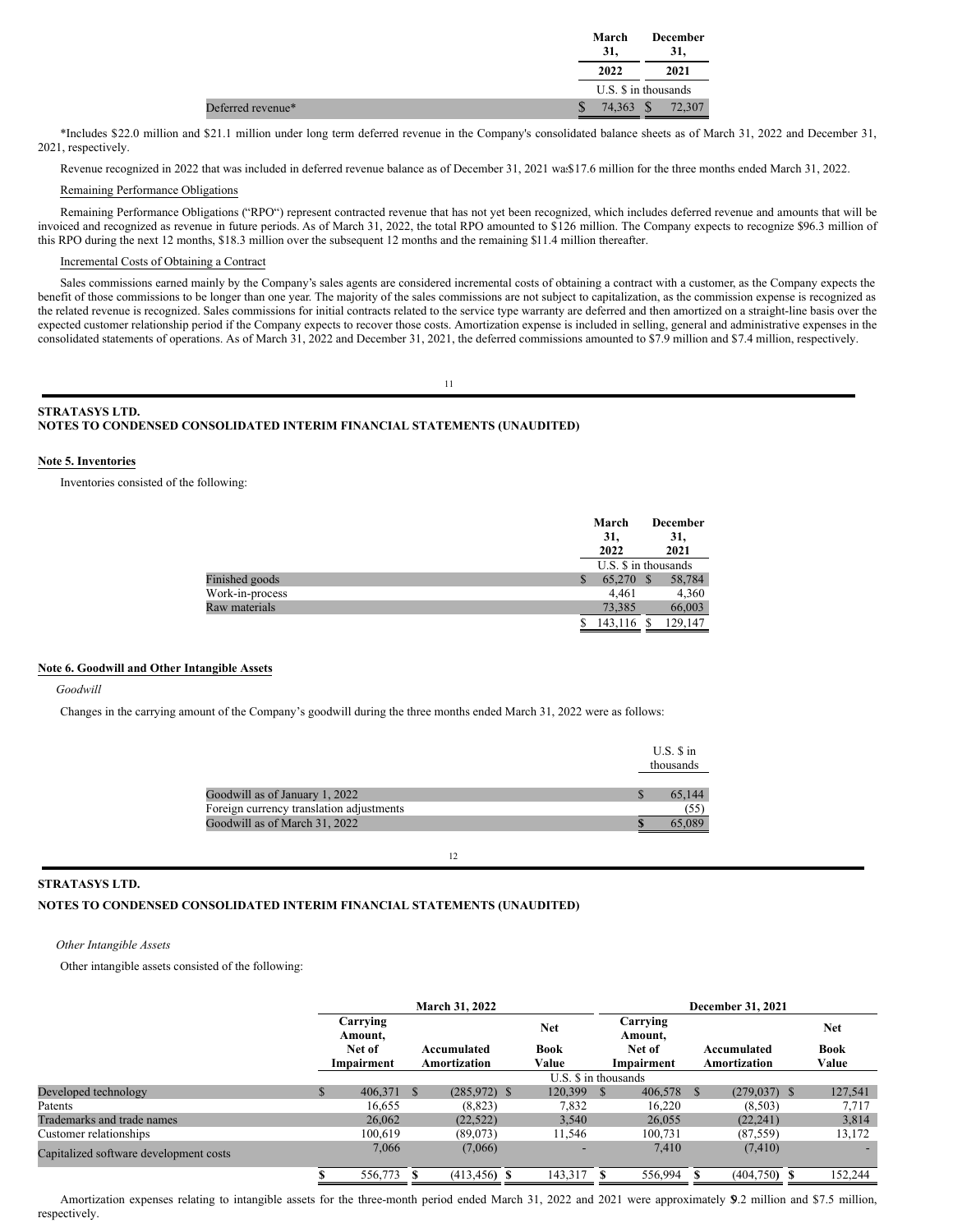As of March 31, 2022, the estimated amortization expenses relating to intangible assets for each of the following future periods were as follows:

|                            |              | <b>Estimated</b><br>amortization<br>expense |
|----------------------------|--------------|---------------------------------------------|
|                            |              | (U.S. \$in                                  |
|                            |              | thousands)                                  |
| Remaining 9 months of 2022 | $\mathbb{S}$ | 27,706                                      |
| 2023                       |              | 22,164                                      |
| 2024                       |              | 18,256                                      |
| 2025                       |              | 15,662                                      |
| 2026                       |              | 15,591                                      |
| 2027 and thereafter        |              | 43,938                                      |
| Total                      | ¢            | 143,317                                     |
|                            |              |                                             |

13

## **STRATASYS LTD.**

## **NOTES TO CONDENSED CONSOLIDATED INTERIM FINANCIAL STATEMENTS (UNAUDITED)**

## **Note 7. Net Loss Per Share**

The following table presents the numerator and denominator of the basic and diluted net loss per share computations for the three months ended March 31, 2022 and 2021: **Three Months Ended**

|                                                                    | титее вношив ричей<br>March 31,             |           |          |          |
|--------------------------------------------------------------------|---------------------------------------------|-----------|----------|----------|
|                                                                    |                                             | 2022      |          | 2021     |
|                                                                    | (In thousands, except per<br>share amounts) |           |          |          |
| Numerator:                                                         |                                             |           |          |          |
| Net loss for basic and diluted loss per share                      | \$                                          | (20, 948) | <b>S</b> | (18,911) |
|                                                                    |                                             |           |          |          |
| <b>Denominator:</b>                                                |                                             |           |          |          |
| Weighted average shares - for basic and diluted net loss per share |                                             | 65,721    |          | 58,616   |
|                                                                    |                                             |           |          |          |
| Net loss per share                                                 |                                             |           |          |          |
| Basic and diluted                                                  |                                             | (0.32)    |          | (0.32)   |

The computation of diluted net loss per share excluded share awards of5.4 million shares for the three months ended March 31, 2022 and 2021,because the inclusion of those shares would have had an anti-dilutive effect on the diluted net loss per share.

## **Note 8. Income Taxes**

The Company had income tax benefit of \$0.1 million for the three-month period ended March 31, 2022 compared to income tax benefit of \$0.9 million for the threemonth period ended March 31, 2021. The Company's effective tax rate as of March 31, 2022 was primarily impacted by the geographic mix of its earnings and losses, as well as its valuation allowance.

14

## **STRATASYS LTD.**

## **NOTES TO CONDENSED CONSOLIDATED INTERIM FINANCIAL STATEMENTS (UNAUDITED)**

#### **Note 9. Fair Value Measurements**

The following table summarizes the Company's financial assets and liabilities that are carried at fair value on a recurring basis, in its consolidated balance sheets:

|                                                                             | March 31, 2022 |         |        |    |         |  |                   |
|-----------------------------------------------------------------------------|----------------|---------|--------|----|---------|--|-------------------|
|                                                                             | <b>Level 2</b> | Level 3 |        |    | Level 2 |  | Level 3           |
| $(U.S. \$ \$ in thousands)                                                  |                |         |        |    |         |  |                   |
|                                                                             |                |         |        |    |         |  |                   |
| Foreign exchange forward contracts not designated as hedging instruments \$ | 41             |         | ÷.     | -S | 82      |  |                   |
|                                                                             | 981            |         |        |    | 910     |  |                   |
|                                                                             |                |         |        |    |         |  |                   |
|                                                                             |                |         |        |    |         |  |                   |
|                                                                             | (90)           |         |        |    | (89)    |  |                   |
|                                                                             | (32)           |         |        |    | (60)    |  |                   |
|                                                                             |                |         | 56,050 |    |         |  | 55,919            |
|                                                                             | 900            |         | 56,050 |    | 843     |  | 55,919            |
|                                                                             |                |         |        |    |         |  | December 31, 2021 |

\*Includes \$2.4 million under Accrued expenses and other current liabilities in the Company's consolidated balance sheets as of March 31, 2022 and December 31, 2021.

The Company's foreign exchange forward contracts are classified as Level 2, as they are not actively traded and are valued using pricing models that use observable market inputs, including interest rate curves and both forward and spot prices for currencies (Level 2 inputs).

Contingent consideration represents liabilities recorded at fair value in connection with acquisitions, and thus represents a Level 3 measurement within the fair value hierarchy (refer to Note 3).

Other financial instruments consist mainly of cash and cash equivalents, short-term deposits, current and non-current receivables, accounts payable and other current liabilities. The fair value of these financial instruments approximates their carrying values.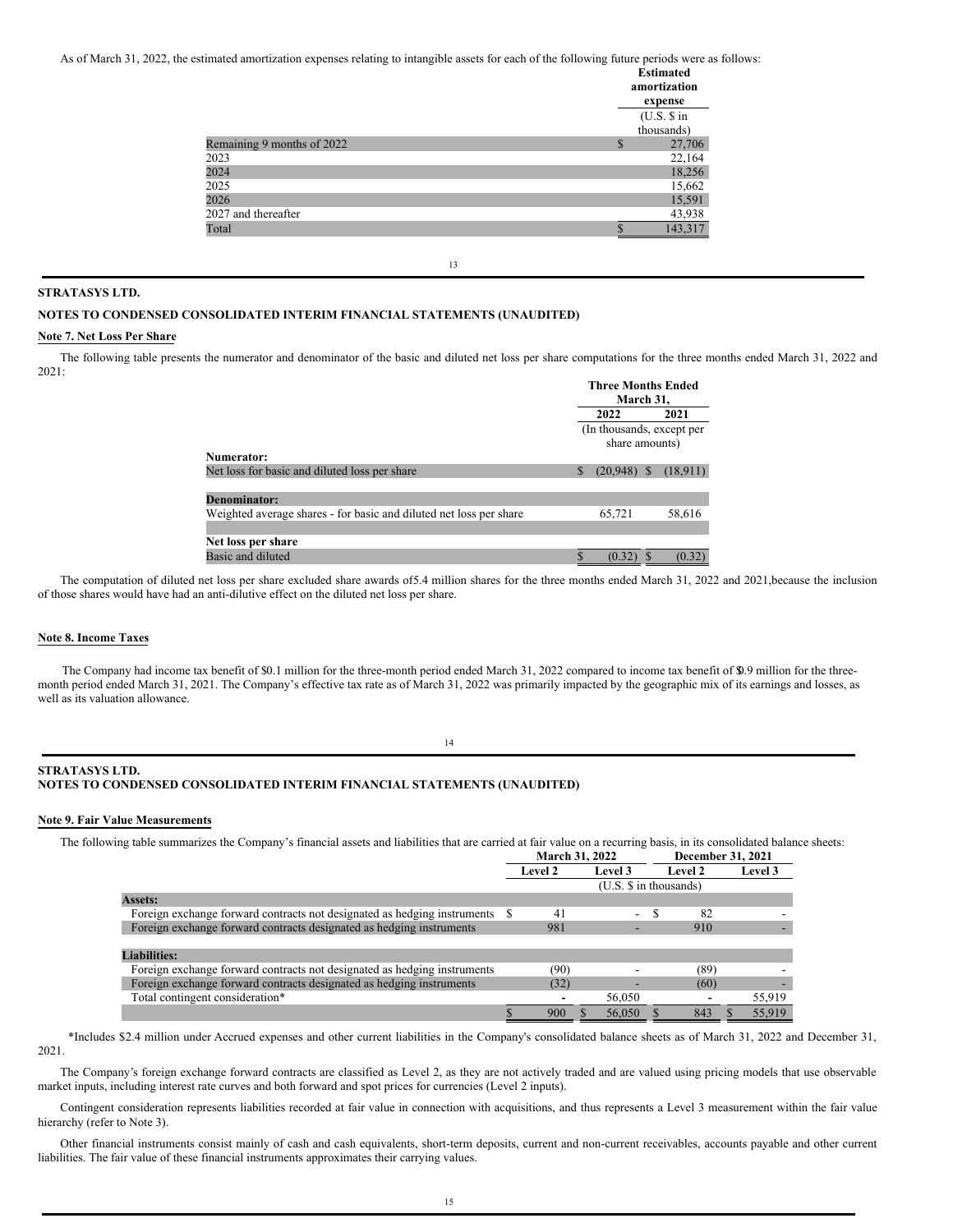## **Note 10. Derivative instruments and hedging activities**

Since the Company conducts its operations globally, it is exposed to global market risks and to the risk that its earnings, cash flows and equity could be adversely impacted by fluctuations in foreign currency exchange rates. The Company enters into transactions involving foreign currency exchange derivative financial instruments. The Company manages its foreign currency exposures on a consolidated basis, which allows the Company to net exposures and take advantage of any natural hedging. The transactions are designed to manage the Company's net exposure to foreign currency exchange rates and to reduce the volatility of earnings and cash flows associated with changes in foreign currency exchange rates. The Company does not enter into derivative transactions for trading purposes.

The Company is primarily exposed to foreign exchange risk with respect to recognized assets and liabilities and forecasted transactions denominated in the New Israeli Shekel ("NIS"), Euro, GBP, Korean Won, Chinese Yuan and the Japanese Yen. The gains and losses on the hedging instruments partially offset losses and gains on the hedged items. Financial markets and currency volatility may limit the Company's ability to hedge these exposures. These contracts mature through December 2022.

The following table summarizes the consolidated balance sheets classification and fair values of the Company's derivative instruments:

|                                                                                              |                                                   | <b>Fair Value</b> |                   |      |                      |  | <b>Notional Amount</b> |  |                      |  |  |  |
|----------------------------------------------------------------------------------------------|---------------------------------------------------|-------------------|-------------------|------|----------------------|--|------------------------|--|----------------------|--|--|--|
|                                                                                              | <b>Balance sheet location</b>                     |                   | March 31.<br>2022 |      | December 31.<br>2021 |  | March 31.<br>2022      |  | December 31,<br>2021 |  |  |  |
|                                                                                              | U.S. \$ in thousands                              |                   |                   |      |                      |  |                        |  |                      |  |  |  |
| Assets derivatives -Foreign exchange contracts, not<br>designated as hedging instruments     | Other current assets                              |                   | 41                | - \$ | 82 \$                |  | $15,343$ \$            |  | 12,380               |  |  |  |
| Assets derivatives - Foreign exchange contracts, designated<br>as cash flow hedge            | Other current assets                              |                   | 981               |      | 910                  |  | 72.758                 |  | 60,408               |  |  |  |
| Liability derivatives - Foreign exchange contracts, not<br>designated as hedging instruments | Accrued expenses and other current<br>liabilities |                   | (90)              |      | (89)                 |  | 26,852                 |  | 33,047               |  |  |  |
| Liability derivatives - Foreign exchange contracts,<br>designated as hedging instruments     | Accrued expenses and other current<br>liabilities |                   | (32)              |      | (60)                 |  | 10.355                 |  | 26,320               |  |  |  |
|                                                                                              |                                                   |                   | 900               |      | 843                  |  | 125,309                |  | 132,155              |  |  |  |

## *Foreign exchange contracts not designated as hedging instruments*

As of March 31, 2022, the notional amounts of the Company's outstanding exchange forward contracts, not designated as hedging instruments, were \$42.2 million, and were used to reduce foreign currency exposures. With respect to such derivatives, gains of \$0.7 million and of \$2.2 million were recognized under financial income, net for the three-month period ended March 31, 2022 and 2021, respectively. Such gains or losses partially offset the foreign currency revaluation changes of the balance sheet items. These foreign currencies revaluation changes are also recognized under financial income, net.

## *Cash Flow Hedging - Hedges of forecasted foreign currency payroll and other operating expenses*

As of March 31, 2022, the Company had in effect foreign exchange forward contracts, designated as cash flow hedges for accounting purposes, for the conversion of \$42.0 million into NIS. The Company uses short-term cash flow hedge contracts to reduce its exposure to variability in expected future cash flows resulting mainly from payroll costs and other operating expenses denominated in NIS. The changes in fair value of those contracts are included in the Company's accumulated other comprehensive loss.

#### *Cash Flow Hedging - Hedges of forecasted foreign currency revenue*

As of March 31, 2022, the Company had in effect foreign exchange forward contracts, designated as cash flow hedges for accounting purposes, for the conversion of 41.1 million Euro into U.S. dollars. The Company transacts business in U.S. dollars and in various other currencies. The Company may use foreign exchange or forward contracts to hedge certain cash flow exposures resulting from changes in these foreign currency exchange rates. These foreign exchange contracts, carried at fair value, have maturities of up to twelve months. The Company enters into these foreign exchange contracts to hedge a portion of its forecasted foreign currency denominated revenue in the normal course of business, and, accordingly, they are not speculative in nature.

16

## **STRATASYS LTD.**

## **NOTES TO CONDENSED CONSOLIDATED INTERIM FINANCIAL STATEMENTS (UNAUDITED)**

## **Note 11. Equity**

### **a. Stock-based compensation plans**

Stock-based compensation expenses for equity-classified stock options, restricted share units ("RSUs") and performance-based restricted share units ("PSUs") were allocated as follows:

|                                         | Three Months Ended March 31,<br>2021<br>2022 |                     |  |  |  |
|-----------------------------------------|----------------------------------------------|---------------------|--|--|--|
|                                         |                                              | U.S \$ in thousands |  |  |  |
| Cost of sales                           | 900                                          | 634                 |  |  |  |
| Research and development, net           | 1,786                                        | 1,424               |  |  |  |
| Selling, general and administrative     | 5,847                                        | 5,147               |  |  |  |
| Total stock-based compensation expenses | 8.533                                        | 7.205               |  |  |  |

A summary of the Company's stock option activity for the three months ended March 31, 2022 is as follows:

|                                           | <b>Number of Options</b> | <b>Weighted Average</b><br><b>Exercise Price</b> |
|-------------------------------------------|--------------------------|--------------------------------------------------|
| Options outstanding as of January 1, 2022 | .732.368                 | 28.85                                            |
| Granted                                   | -                        | $\overline{\phantom{0}}$                         |
| Exercised                                 | (12.829)                 | 12.02                                            |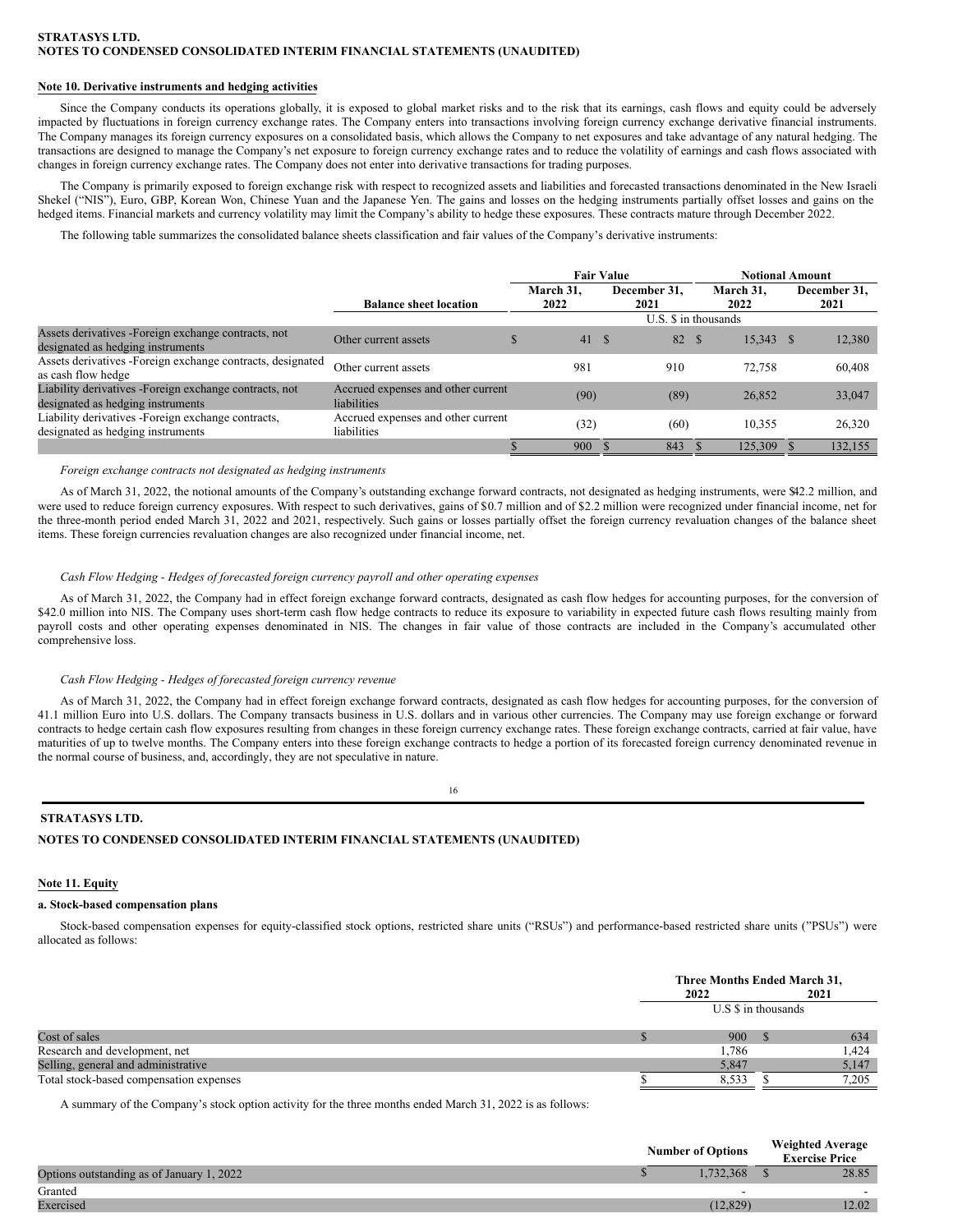| Forfeited                                       | $.5.605^{\circ}$ |       |
|-------------------------------------------------|------------------|-------|
| Options outstanding as of March 31, 2022        |                  | 29.01 |
| 2022<br>Options o<br>s exercisable as of March- | .696             | 32.04 |

As of March 31, 2022, the unrecognized compensation cost of \$2.1 million related to all unvested, equity-classified stock options is expected to be recognized as an expense over a weighted-average period of 2.7 years.

17

## **STRATASYS LTD. NOTES TO CONDENSED CONSOLIDATED INTERIM FINANCIAL STATEMENTS (UNAUDITED)**

A summary of the Company's RSUs and PSUs activity for the three months ended March 31, 2022 is as follows:

|                                | <b>Number of RSUs</b><br>and PSUs |            |  |       |
|--------------------------------|-----------------------------------|------------|--|-------|
| Unvested as of January 1, 2022 |                                   | 3,082,798  |  | 26.36 |
| Granted                        |                                   | 1,377,792  |  | 22.13 |
| Vested                         |                                   | (721, 316) |  | 27.30 |
| Forfeited                      |                                   | (68, 830)  |  | 26.87 |
| Unvested as of March 31, 2022  |                                   | 3,670,444  |  | 24.58 |

The fair value of RSUs and PSUs is determined based on the quoted price of the Company's ordinary shares on the date of the grant.

As of March 31, 2022, the unrecognized compensation cost of \$75 million related to all unvested, equity-classified RSUs and PSUs is expected to be recognized as expense over a weighted-average period of 2.7 years.

## **b. Accumulated other comprehensive loss**

The following tables present the changes in the components of accumulated other comprehensive income (loss), net of taxes, for the three months ended March 31, 2022 and 2021, respectively:

|                                                                | Three Months Ended March 31, 2022                                                                                                         |                      |         |  |  |  |
|----------------------------------------------------------------|-------------------------------------------------------------------------------------------------------------------------------------------|----------------------|---------|--|--|--|
|                                                                | <b>Foreign Currency</b><br><b>Net Unrealized</b><br><b>Translation</b><br>Gain (Loss) on<br><b>Cash Flow Hedges</b><br><b>Adjustments</b> |                      |         |  |  |  |
|                                                                |                                                                                                                                           | U.S. \$ in thousands |         |  |  |  |
| Balance as of January 1, 2022                                  | 1.572                                                                                                                                     | $(10,343)$ \$        | (8,771) |  |  |  |
| Other comprehensive income (loss) before reclassifications     | 271                                                                                                                                       | (702)                | (431)   |  |  |  |
| Amounts reclassified from accumulated other comprehensive loss | (622)                                                                                                                                     |                      | (622)   |  |  |  |
| Other comprehensive income (loss)                              | (351)                                                                                                                                     | (702)                | (1,053) |  |  |  |
| Balance as of March 31, 2022                                   | 1.221                                                                                                                                     | (11, 045)            | (9,824) |  |  |  |

18

## **STRATASYS LTD. NOTES TO CONDENSED CONSOLIDATED INTERIM FINANCIAL STATEMENTS (UNAUDITED)**

|                                                                | Three Months Ended March 31, 2021                                  |              |  |                                                                     |  |          |  |
|----------------------------------------------------------------|--------------------------------------------------------------------|--------------|--|---------------------------------------------------------------------|--|----------|--|
|                                                                | <b>Net Unrealized</b><br>Gain (Loss) on<br><b>Cash Flow Hedges</b> |              |  | <b>Foreign Currency</b><br><b>Translation</b><br><b>Adjustments</b> |  | Total    |  |
|                                                                |                                                                    |              |  | U.S. \$ in thousands                                                |  |          |  |
| Balance as of January 1, 2021                                  |                                                                    | $(1,673)$ \$ |  | $(7,173)$ \$                                                        |  | (8, 846) |  |
| Other comprehensive income (loss) before reclassifications     |                                                                    | 1,607        |  | (961)                                                               |  | 646      |  |
| Amounts reclassified from accumulated other comprehensive loss |                                                                    | 566          |  |                                                                     |  | 566      |  |
| Other comprehensive income (loss)                              |                                                                    | 2,173        |  | (961)                                                               |  | 1,212    |  |
| Balance as of March 31, 2021                                   |                                                                    | 500          |  | (8, 134)                                                            |  | (7,634)  |  |

## **c. Public offering of ordinary shares**

During March 2021, the Company completed a capital raise of \$218.9 million, net of underwriting discounts and offering expenses. The total number of shares sold by the Company in the public offering was 7,931,034.

A deferred tax asset in an amount of \$1.2 million was recorded in respect of a tax benefit, arising from the underwriting discounts and offering expenses, as an increase to Additional Paid-In Capital.

## **Note 12. Contingencies**

During the fourth quarter of 2021, the Company reached preliminary settlement on an employee-related litigation matter in the US. The financial statements for the period ended March 31, 2022 and the year ended December 31, 2021 include a provision in respect of this settlement.

The Company is a party to various legal proceedings from time to time, the outcome of which, in the opinion of management, will not have a significant effect on the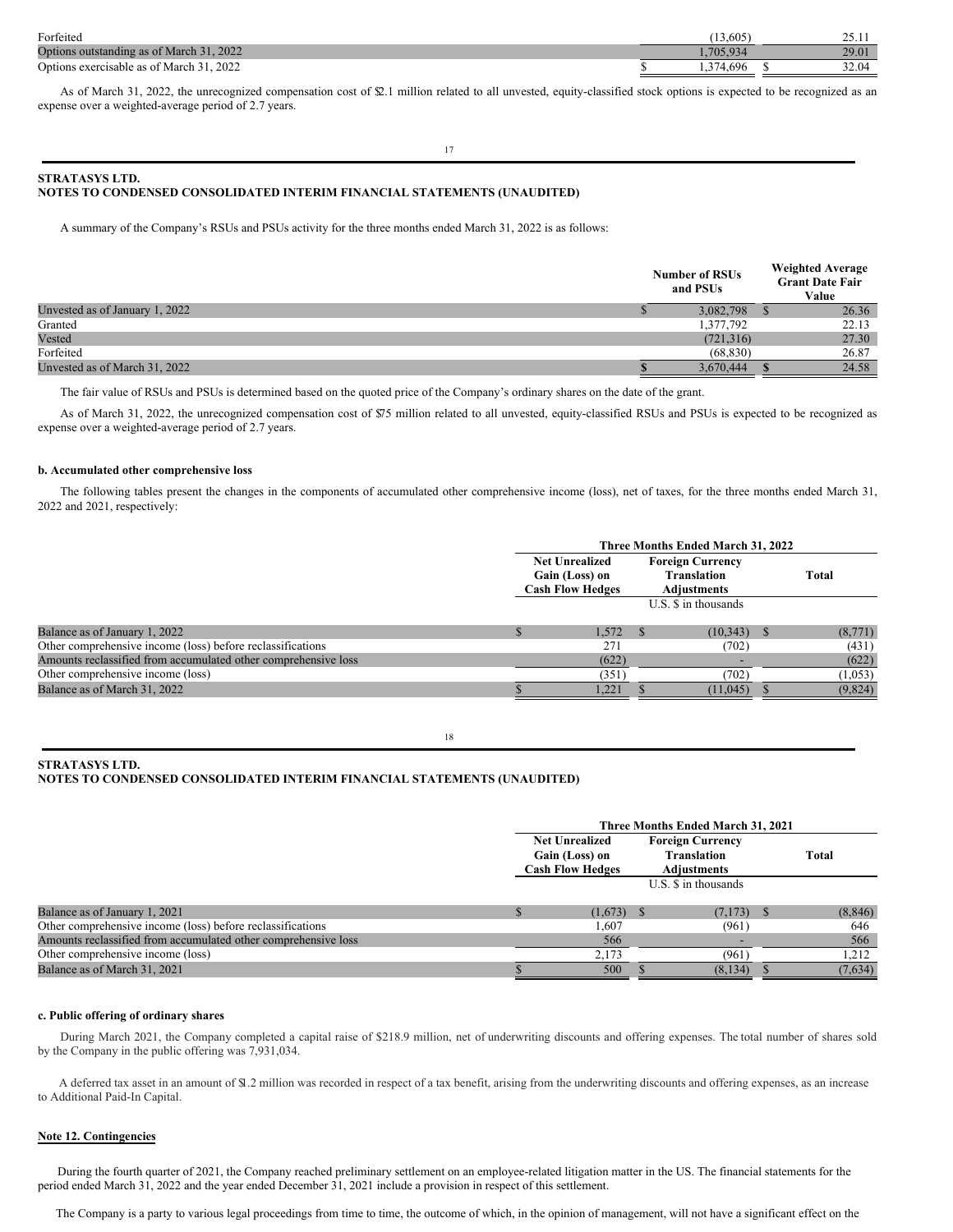financial position, profitability or cash flows of the Company.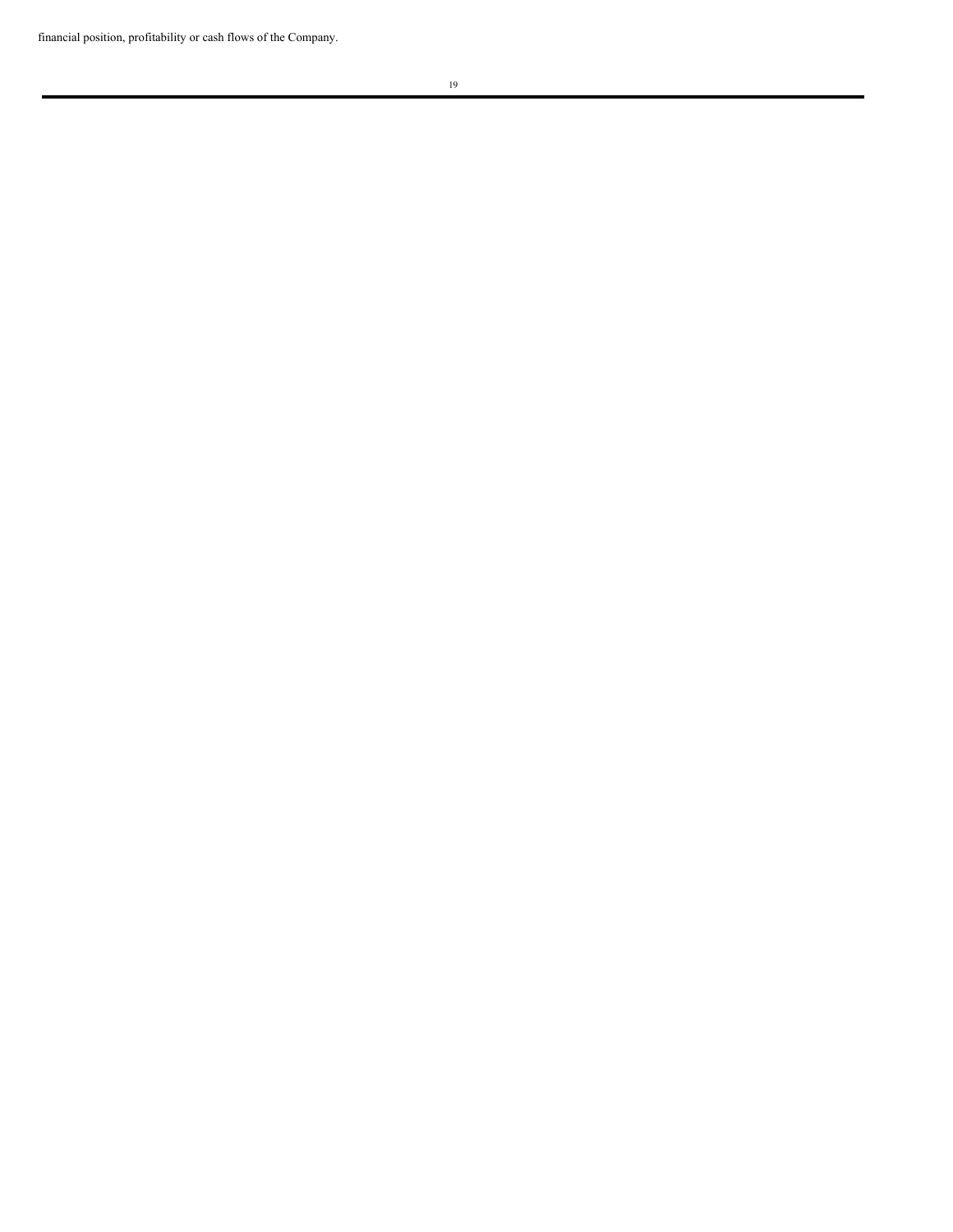## **OPERATING AND FINANCIAL REVIEW AND PROSPECTS.**

The following discussion and analysis of our financial condition and results of operations should be read in conjunction with our unaudited consolidated financial statements and the related notes included as Exhibit 99.1 to the Report of Foreign Private Issuer on Form 6-K to which this Operating and Financial Review and Prospects is attached, or the Form 6-K. The discussion below contains forward-looking statements (within the meaning of the United States federal securities laws) that are based upon our current expectations and are subject to uncertainty and changes in circumstances. Actual results may differ materially from these expectations due to inaccurate assumptions and known or unknown risks and uncertainties, including those identified in "Forward-Looking Statements and Factors that May Affect Future Results of Operations", below, as well in the "Risk Factors" in Item 3.D of our Annual Report on Form 20-F for the year ended December 31, 2021, filed with the Securities and Exchange Commission, or SEC, on February 24, 2022, or our 2021 Annual Report, as updated by the "Risk Factors" section below.

#### **Overview of Business and Trend Information**

We are a global leader in connected, polymer-based 3D printing solutions, across the entire manufacturing value chain. Leveraging distinct competitive advantages that include a broad set of best-in-class 3D printing platforms, software, a materials and technology partner ecosystem, innovative leadership, and global GTM infrastructure, we are positioned to capture share in a significant and growing global marketplace, with a focus on manufacturing, which we view as having the largest and fastest growing total addressable market.

Our approximately 1,700 granted and pending additive technology patents to date have been used to create models, prototypes, manufacturing tools, and production parts for a multitude of industries including aerospace, automotive, transportation, healthcare, consumer products, dental, medical, and education. Our products and comprehensive solutions improve product quality, development time, cost, and time-to-market. Our 3D ecosystem of solutions and expertise includes 3D printers, materials, software, expert services, and on-demand parts production.

A series of recent acquisitions and other transactions has strengthened our leadership in various facets of our business. Our acquisition, in December 2020, oOrigin Laboratories, Inc., or Origin, significantly strengthened our leadership in mass production forpolymer 3D printing. Origin's pioneering approach to additive manufacturing of end-use parts has enabled us to serve a large market with manufacturing-grade 3D printers, utilizing P<sup>3</sup> Programmable PhotoPolymerization. Our acquisition, in the first quarter of 2021, of UK-based RP Support Ltd., or RPS, a provider of industrial stereolithography 3D printers and solutions,provided us with a complementary technology that further expanded our polymer suite of solutions across the product life cycle.Similarly, our acquisition, in November 2021, of all remaining shares of Xaar 3D Ltd. or Xaar, is expected to accelerate our growth in production-scale 3D printing. The recently-announced transaction between our subsidiary, MakerBot, a leader in desktop 3D printing, and Ultimaker, gives us a significant (approximately 45.6%) stake in a new entity that has a broad technology offering, a larger scale, and that is well-capitalized and is therefore better equipped to compete in the attractive desktop 3D printing segment.

## *COVID-19 Impact, Macro-Economic Trends and Business Strategy*

Our current outlook, as well as our results of operations for the first quarter of 2022, should be evaluated in light of the current state of the ongoing global COVID-19 pandemic and the complexities that it has presented. Our revenues for the first quarter of 2022 furthered a positive trend that began already in the first quarter of 2021 and that continued throughout 2021, and reflected 21.8% growth on a year-over-year basis, compared to the first quarter of 2021, when the COVID-19 pandemic adversely impacted our revenues more significantly. Our improved performance in the first quarter of 2022 was primarily driven by a 36.7% increase in system revenues, a 16.1% increase in consumables revenues, and a 14.8% increase in services revenues (in each case, compared to the corresponding quarter of 2021). Our revenues in the first quarter of 2022 surpassed pre-COVID-19 levels (an improvement of 5.2% compared to the first quarter of 2019), signaling that we continue to recover from the pandemic with respect to our top-line results.

1

In the first quarter of 2022, we worked at full-capacity on a global basis, with a high percentage of our employees throughout the world having received vaccines against COVID-19 over the course of the previous year.

We continue to monitor the impact of COVID-19, assessing implications for our operations, supply chain, liquidity, cash flow and customer orders, and have been acting in an effort to mitigate adverse consequences as needed. Assuming that the global economy continues to remain open generally, as it was during the first quarter of 2022, we do not anticipate that the COVID-19 pandemic itself will continue to have a significant, direct adverse impact on our results of operations going forward.

While no longer having a significant direct impact on our operating results, the pandemic has given rise to certain by-products— including supply chain problems, inflation and other trends— that have been impacting macro-economic activity on a global scale and that may also adversely affect us.We have been closely monitoring the potential impact of those trends on our operating performance. More specifically, government-mandated shutdowns in significant parts of China due to COVID-19 outbreaks, along with other factors, may slow down our supply chain and thereby adversely impacting our operations. Furthermore, recent depreciation of the Euro relative to the U.S. dollar may have an adverse impact on the U.S.- denominated value of our European-derived revenues for purposes of our financial statements. We cannot provide any assurances as to the extent of our resilience to the adverse impact of these global trends in future periods.

We ended the first quarter of 2022 with \$475.6 million in cash, cash equivalents and short-term deposits. We believe that we are well suited to continue to manage the current global macro-economic climate with a strong balance sheet and no debt, while focusing on cost controls and cash generation. Wehave continued to selectively apply certain research and development cost controls, which we began doing at the start of the COVID-19 pandemic, while ensuringthat our NPI programs are wellfunded, and we plan to continue investing as needed in order to support our new product development programs.

## **Summary of Financial Results**

Our unaudited condensed consolidated financial statements have been prepared in accordance with accounting principles generally accepted in the United States of America, or GAAP. In the opinion of our management, all adjustments considered necessary for a fair statement of the unaudited condensed consolidated financial statements have been included herein and are of a normal recurring nature. The following discussion compares the actual results, on a GAAP basis, for the three months ended March 31, 2022 with the corresponding period in 2021.

 $\overline{2}$ 

#### **Results of Operations**

#### **Comparison of Three Months Ended March 31, 2022 to Three Months Ended March 31, 2021**

The following table sets forth certain statement of operations data for the periods indicated:

| Three Months Ended March 31. |                 |           |          |  |  |  |
|------------------------------|-----------------|-----------|----------|--|--|--|
|                              | 2022            |           | 2021     |  |  |  |
| U.S. S in                    | $%$ of          | U.S. S in | $%$ of   |  |  |  |
| thousands                    | <b>Revenues</b> | thousands | Revenues |  |  |  |
|                              |                 |           |          |  |  |  |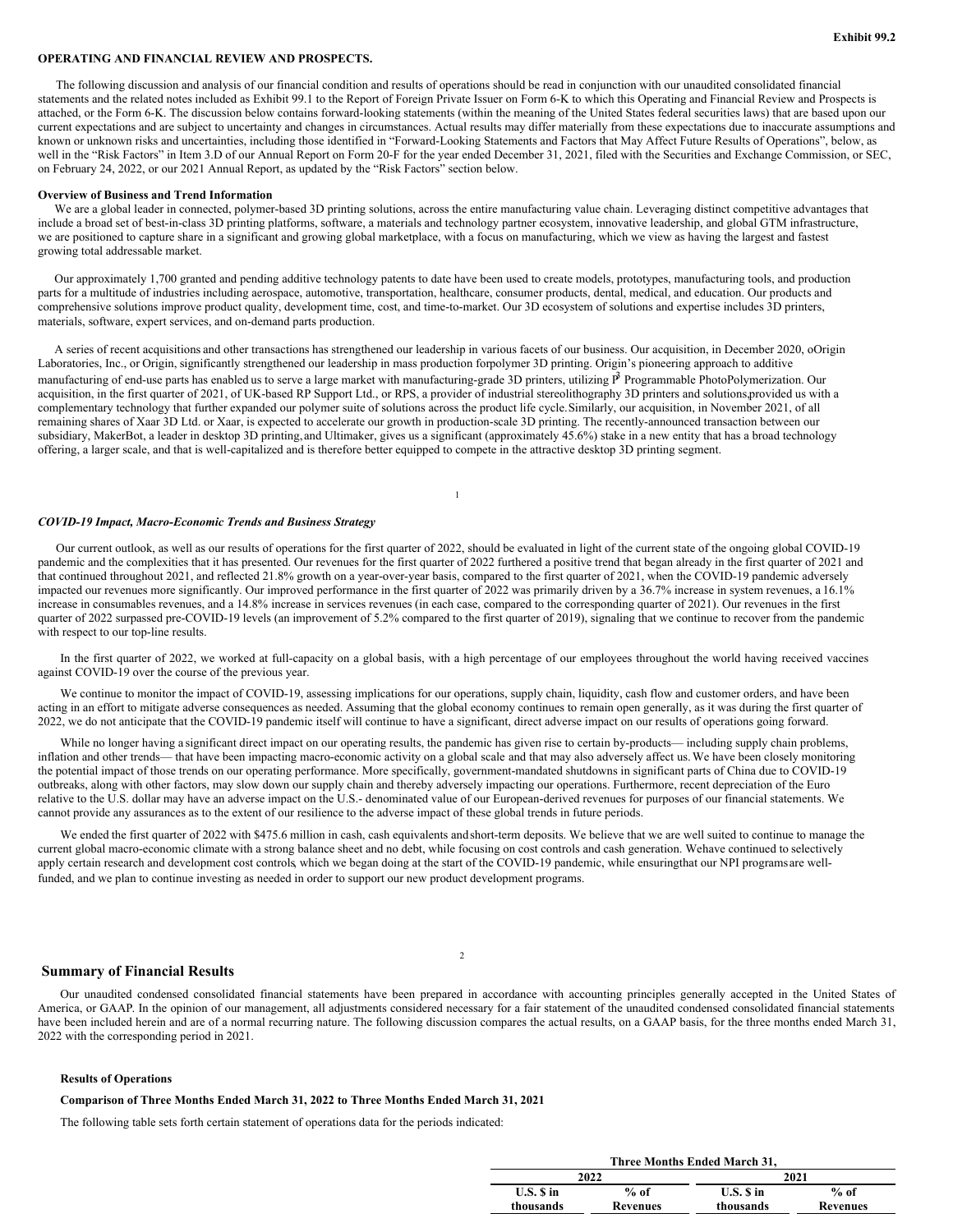| Revenues                                | 163,429   | $100.0\%$ \$ | 134,189   | $100.0\%$  |
|-----------------------------------------|-----------|--------------|-----------|------------|
| Cost of revenues                        | 93,752    | 57.4%        | 78,612    | 58.6%      |
| Gross profit                            | 69,677    | 42.6%        | 55,577    | 41.4%      |
| Research and development, net           | 23,998    | 14.7%        | 20,601    | 15.4%      |
| Selling, general and administrative     | 65,263    | 39.9%        | 53,334    | 39.7%      |
| Operating loss                          | (19, 584) | $(12.0)\%$   | (18,358)  | $(13.7)\%$ |
| Financial expenses, net                 | (1,362)   | $(0.8)\%$    | (377)     | $(0.3)\%$  |
| Loss before income taxes                | (20, 946) | $(12.8)\%$   | (18, 735) | $(14.0)\%$ |
| Income tax benefit                      | 73        | $0.0\%$      | 942       | $0.7\%$    |
| Share in losses of associated companies | (75)      | $0.0\%$      | (1, 118)  | $(0.8)\%$  |
| Net loss                                | (20,948)  | $(12.8)\%$   | (18,911)  | $(14.1)\%$ |

## **Discussion of Results of Operations**

## **Revenues**

Our products and services revenues in the three months ended March 31, 2022 and 2021, as well as the percentage change reflected thereby, were as follows:

|          |              | Three Months Ended March 31, |   |                         |       |
|----------|--------------|------------------------------|---|-------------------------|-------|
|          | 2021<br>2022 |                              |   | $\frac{0}{0}$<br>Change |       |
|          |              | <b>U.S. S</b> in thousands   |   |                         |       |
| Products |              | 113,073                      | Φ | 90,324                  | 25.2% |
| Services |              | 50,356                       |   | 43.865                  | 14.8% |
|          |              | 163,429                      |   | 134,189                 | 21.8% |

## **Products Revenues**

Revenues derived from products (including systems and consumables materials)increased by \$22.7 million, or 25.2%, for the three months ended March 31, 2022, as compared to the three months ended March 31, 2021.

3

Revenues derived from systems increased by \$14.6 million, or 36.7%, for the three months ended March 31, 2022, as compared to the three months ended March 31, 2021. System revenues reflected the highest first quarter total in five years, strengthened by the launch of the Origin One in mid-February and the first full quarter of H350 sales.

Revenues derived from Consumables increased by \$8.1 million, or 16.1%, for the three month ended March 31, 2022, as compared to the three months ended March 31,

2021. The increase in consumables reflects the impact of strong systems sales throughout <sup>2021</sup> and their expected flow-through as initial materials are replenished.

#### *Services Revenues*

Services revenues (including SDM, maintenance contracts, time and materials and other services increased by \$6.5 million for the three months ended March 31, 2022, or 14.8%, as compared to the three months ended March 31, 2021. Within services revenues, customer support revenue, which includes revenue generated mainly by maintenance contracts on our systems, increased by 10.1%.

#### *Revenues by Region*

Revenues and the percentage of revenues by region for the three months ended March 31, 2022 and 2021, as well as the percentage change in revenues in each such region reflected thereby, were as follows:

|              | Three Months Ended March 31. |          |                         |         |                 |            |
|--------------|------------------------------|----------|-------------------------|---------|-----------------|------------|
|              | 2022                         |          |                         |         | 2021            | $%$ Change |
|              | $U.S.S$ in                   | $%$ of   | $U.S.S$ in<br>thousands |         | $%$ of          |            |
|              | thousands                    | Revenues |                         |         | <b>Revenues</b> |            |
| Americas*    | 98,567                       | 60.3%    |                         | 82,113  | 61.2%           | 20.0%      |
| <b>EMEA</b>  | 40.055                       | 24.5%    |                         | 28.918  | 21.6%           | 38.5%      |
| Asia Pacific | 24,807                       | $15.2\%$ |                         | 23,158  | 17.2%           | 7.1%       |
|              | 163.429                      | 100.0%   |                         | 134.189 | 100.0%          | 21.8%      |

\* Represent the United States, Canada and Latin America

Revenues in the Americas region increased by \$16.5 million, or 20.0%, to \$98.6 million for the three months ended March 31, 2022, compared to \$82.1 million for the three months ended March 31, 2021. The increase was primarily driven by higher systems and services revenues.

Revenues in the EMEA region increased by \$11.1 million, or 38.5%, to \$40.1 million for the three months ended March 31, 2022, compared to \$28.9 million for the three months ended March 31, 2021. The increase was primarily driven by higher products revenues and by the impact of our recent acquisition of RPS. On a constant currency basis when using prior period's exchange rates, revenues increased by \$13.5 million, or 46.6%. The increase was primarily driven by increased products revenues.

Revenues in the Asia Pacific region increased by \$1.6 million, or 7.1%, to \$24.8 million for the three months ended March 31, 2022, compared to \$23.2 million for the three months ended March 31, 2021. The increase was primarily driven by increasedsystems revenues. 4

#### **Gross Profit**

Gross profit from our products and services, as well as the percentage change reflected thereby, was as follows:

|                               |    | Three Months Ended March 31, |  |        |                  |      |  |  |  |  |  |  |  |
|-------------------------------|----|------------------------------|--|--------|------------------|------|--|--|--|--|--|--|--|
|                               |    | 2022                         |  |        |                  | 2021 |  |  |  |  |  |  |  |
|                               |    | U.S. S in thousands          |  |        | Change<br>in $%$ |      |  |  |  |  |  |  |  |
| Gross profit attributable to: |    |                              |  |        |                  |      |  |  |  |  |  |  |  |
| Products                      | мF | 53,700                       |  | 43,404 | 23.7%            |      |  |  |  |  |  |  |  |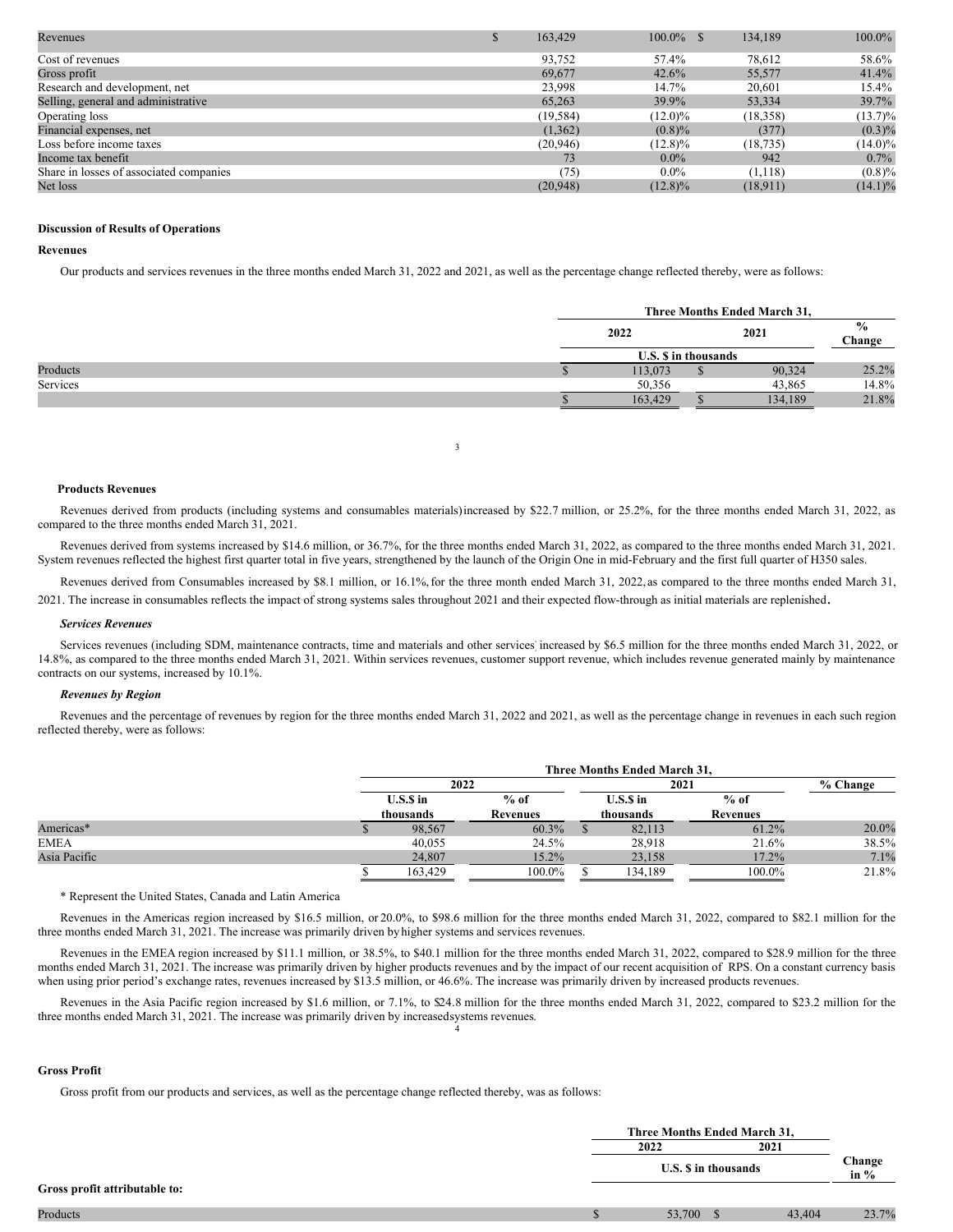| Services | 15.077 | $-1 - 1$        | 20/<br>- 1.470 |
|----------|--------|-----------------|----------------|
|          |        | -- ---<br>JJ,J' | $4\%$          |
|          |        |                 |                |

Gross profit as a percentage of revenues from our products and services was as follows:

|                                                | Three Months Ended March 31. |       |
|------------------------------------------------|------------------------------|-------|
|                                                | 2022                         | 2021  |
| Gross profit as a percentage of revenues from: |                              |       |
| Products                                       | 47.5%                        | 48.1% |
| Services                                       | 31.7%                        | 27.8% |
| Total gross profit                             | 42.6%                        | 41.4% |

Gross profit attributable to products revenues increased by \$10.3 million, or 23.7%, to \$53.7 million for the three months ended March 31, 2022, compared to gross profit of \$43.4 million for the three months ended March 31, 2021. Gross profit attributable to products revenues as a percentage of products revenues decreased slightly to 47.5% for the three months ended March 31, 2022, compared to 48.1% for the three months ended March 31, 2021.

Gross profit attributable to services revenues increased by \$3.8 million, or 31.2%, to \$16.0 million for the three months ended March 31, 2022, compared to \$12.2 million for the three months ended March 31, 2021. Gross profit attributable to services revenues as a percentage of services revenues in the three months ended March 31, 2022 increased to 31.7%, as compared to 27.8% for the three months ended March 31, 2021.

Margin improvement year over year was driven by higher revenues in systems, consumables and services. This was partially offset by macro issues related to logistical challenges and availability of materials.

5

#### **Operating Expenses**

The amount of each type of operating expense for the three months ended March 31, 2022 and 2021, as well as the percentage change reflected thereby, and total operating expenses as a percentage of our total revenues in each such quarter, were as follows:

|                                     |  | Three Months Ended March 31, |  |        |       |  |            |
|-------------------------------------|--|------------------------------|--|--------|-------|--|------------|
|                                     |  | 2022                         |  | 2021   |       |  | $%$ Change |
|                                     |  | <b>U.S. S</b> in thousands   |  |        |       |  |            |
| Research and development, net       |  | 23,998                       |  | 20,601 | 16.5% |  |            |
| Selling, general and administrative |  | 65,263                       |  | 53,334 | 22.4% |  |            |
|                                     |  | 89.261                       |  | 73,935 | 20.7% |  |            |
| Percentage of revenues              |  | 54.6%                        |  | 55.1%  |       |  |            |

Operating expenses were \$89.3 million in the first quarter of 2022, compared to operating expenses of \$73.9 million in the first quarter of 2021. The increase in operating expenses was driven primarily by the impact of three recent acquisitions: Xaar, Origin, and RPS, as well as higher commissions based on the higher revenue.

Research and development expenses, net increased by \$3.4 million, or 16.5%, to \$24.0 million for the three months ended March 31, 2022, compared to \$20.6 million for the three months ended March 31, 2021. The amount of research and development expenses constituted 14.7% of our revenues for the three months ended March 31, 2022, as compared to 15.4% for the three months ended March 31, 2021.

Our research and development expenses were impacted by the timing of project spending and product launches, based on our portfolio management.We continue to invest in strategic long-term initiatives that include advancements in our core FDM and PolyJet technologies and in our new powder-based and photopolymer-based, SAF and P3 technologies, advanced composite materials, software and development of new applications which will enhance our current solutions offerings.

Selling, general and administrative expenses increased by \$11.9 million, or 22.4%, to \$65.3 million for the three months ended March 31, 2022, compared to \$53.3 million for the three months ended March 31, 2021. The increase in these expenses reflected the trend of increased in operating activity that occurred throughout 2021 and continued during the first quarter of 2022. The amount of selling, general and administrative expenses constituted 39.9% of our revenues for the three months ended March 31, 2022, as compared to 39.7% for the three months ended March 31, 2021, which we deem a non-material increase.

6

### **Operating Loss**

Operating loss and operating loss as a percentage of our total revenues were as follows:

|                        | Three Months Ended March 31, |  |            |  |
|------------------------|------------------------------|--|------------|--|
|                        | 2022                         |  | 2021       |  |
|                        | U.S. S in thousands          |  |            |  |
| Operating loss         | (19, 584)                    |  | (18, 358)  |  |
| Percentage of revenues | $(12.0)\%$                   |  | $(13.7)\%$ |  |

Operating loss amounted to \$19.6 million for the three months ended March 31, 2022, compared to an operating loss of \$18.4 million for the three months ended March 31, 2021 . While increasing on an absolute basis, our operating loss decreased as a percentage of our revenues in the first quarter of 2022 compared to the first quarter of 2021.

## **Financial Expenses, net**

Financial expenses, net, which were primarily comprised of foreign currencies effects, interest income and interest expenses, were  $1.4$  million for the three months ended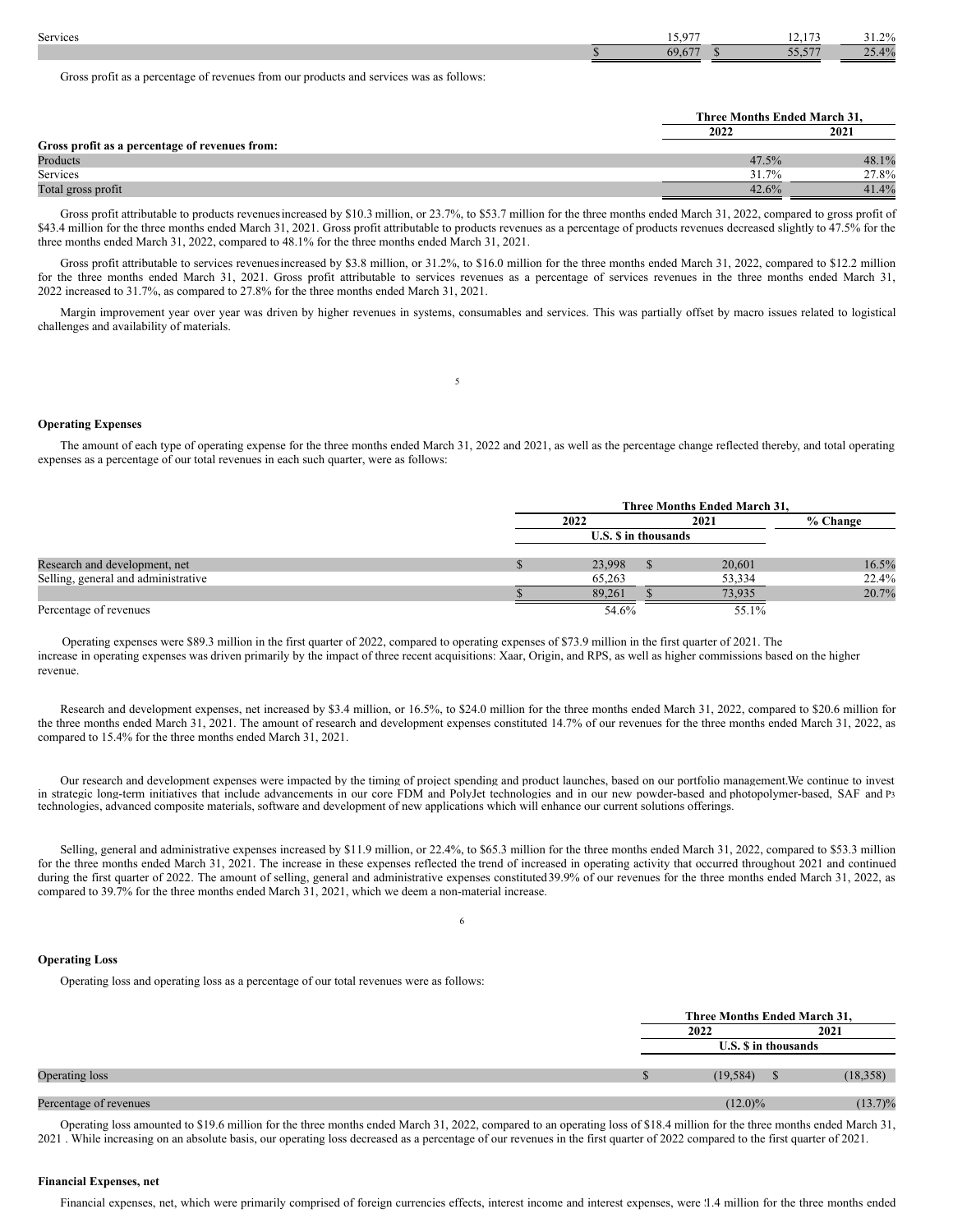<span id="page-16-0"></span>March 31, 2022, compared to financial expenses, net of \$0.4 million for the three months ended March 31, 2021.

#### **Income Taxes**

Income taxes and income taxes as a percentage of net loss before taxes, as well as the percentage change in each, year over year, reflected thereby, were as follows:

|                                          | Three Months Ended March 31, |         |             |  |  |  |
|------------------------------------------|------------------------------|---------|-------------|--|--|--|
|                                          | 2022                         | 2021    |             |  |  |  |
|                                          | <b>U.S. S</b> in thousands   |         | Change in % |  |  |  |
| Income tax benefit                       |                              | 942     | $(92.3)\%$  |  |  |  |
| As a percent of loss before income taxes | 0.3%                         | $5.0\%$ | $(93.1)\%$  |  |  |  |

We had an effective tax rate of 0.3% for the three-month period ended March 31, 2022, compared to an effective tax rate of 5.0% for the three-month period ended March 31, 2021. Our effective tax rate in the first quarter of 2022 was primarily impacted by the geographic mix of foreign taxable earnings and losses, as well as our valuation allowance.

7

#### **Share in Losses of Associated Companies**

Share in losses of associated companies reflects our proportionate share of the losses of unconsolidated entities accounted for by using the equity method of accounting. During the three months ended March 31, 2022, the loss from our proportionate share of the losses of our equity method investments was \$0.1 million, compared to a loss of \$1.1 million in the three months ended March 31, 2021.

## **Net Loss and Net Loss Per Share**

Net loss and net loss per share were as follows:

|                                         | Three Months Ended March 31, |  |            |  |  |  |
|-----------------------------------------|------------------------------|--|------------|--|--|--|
|                                         | 2022                         |  | 2021       |  |  |  |
|                                         | <b>U.S. S</b> in thousands   |  |            |  |  |  |
| Net loss attributable to Stratasys Ltd. | $(20,948)$ \$                |  | (18,911)   |  |  |  |
| Percentage of revenues                  | $(12.8)\%$                   |  | $(14.1)\%$ |  |  |  |
| Basic and diluted net loss per share    | (0.32)                       |  | (0.32)     |  |  |  |

Net loss attributable to Stratasys Ltd. was \$20.9 million for the three months ended March 31, 2022 compared to net loss of \$18.9 million for the three months ended March 31, 2021. While increasing on an absolute basis, our net loss decreased as a percentage of our revenues in the first quarter of 2022 compared to the first quarter of 2021.

Net loss per share was \$0.32 for each of the three month periods ended March 31, 2022 and 2021. The weighted average fully diluted share count was 65.7million during the three months ended March 31, 2022, compared to 58.6 million during the three months ended March 31, 2021. 8

## **Supplemental Operating Results on a Non-GAAP Basis**

The following non-GAAP data, which excludes certain items as described below, are non-GAAP financial measures. Our management believes that these non-GAAP financial measures are useful information for investors and shareholders of our company in gauging our results of operations (i) on an ongoing basis after excluding mergers, acquisitions and divestments related expense or gains and restructuring-related charges or gains, legal provisions and (ii) excluding non-cash items such as stock-based compensation expenses, acquired intangible assets amortization, including intangible assets amortization related to equity method investments, impairment of long-lived assets and goodwill, revaluation of our investments and the corresponding tax effect of those items.

The items adjusted in our non-GAAP results either do not reflect actual cash outlays that impact our liquidity and our financial condition or have a non-recurring impact on the statement of operations, as assessed by management. These non-GAAP financial measures are presented to permit investors to more fully understand how management assesses our performance for internal planning and forecasting purposes. The limitations of using these non-GAAP financial measures as performance measures are that they provide a view of our results of operations without including all items indicated above during a period, which may not provide a comparable view of our performance to other companies in our industry. Investors and other readers should consider non-GAAP measures only as supplements to, not as substitutes for or as superior measures to, the measures of financial performance prepared in accordance with GAAP. Reconciliation between results on a GAAP and non-GAAP basis is provided in the table below.

#### **Reconciliation of GAAP to Non-GAAP Results of Operations**

The following tables present the GAAP measures, the corresponding non-GAAP amounts and the related non-GAAP adjustments for the applicable periods:

|                                                                                        |                                                                 | Three Months Ended March 31. |          |                    |  |          |  |             |  |                    |  |                 |
|----------------------------------------------------------------------------------------|-----------------------------------------------------------------|------------------------------|----------|--------------------|--|----------|--|-------------|--|--------------------|--|-----------------|
|                                                                                        | 2022                                                            |                              | Non-GAAP |                    |  | 2022     |  | 2021        |  | <b>Non-GAAP</b>    |  | 2021            |
|                                                                                        |                                                                 | <b>GAAP</b>                  |          | <b>Adiustments</b> |  | Non-GAAP |  | <b>GAAP</b> |  | <b>Adiustments</b> |  | <b>Non-GAAP</b> |
|                                                                                        | U.S. dollars and shares in thousands (except per share amounts) |                              |          |                    |  |          |  |             |  |                    |  |                 |
| Gross profit $(1)$                                                                     |                                                                 | 69,677                       |          | 7.689              |  | 77.366   |  | 55,577      |  | 7.069              |  | 62,646          |
| Operating income $(\text{loss})$ $(1,2)$                                               |                                                                 | (19, 584)                    |          | 21,607             |  | 2,023    |  | (18, 358)   |  | 15.785             |  | (2,573)         |
| Net income (loss) attributable to Stratasys Ltd. (1,2,3)                               |                                                                 | (20,948)                     |          | 22,158             |  | 1,210    |  | (18,911)    |  | 15,111             |  | (3,800)         |
| Net income (loss) per diluted share attributable to Stratasys $_{\odot}$<br>Ltd. $(4)$ |                                                                 | $(0.32)$ \$                  |          | 0.34               |  | 0.02     |  | $(0.32)$ \$ |  | $0.26$ \$          |  | (0.06)          |

<sup>.</sup>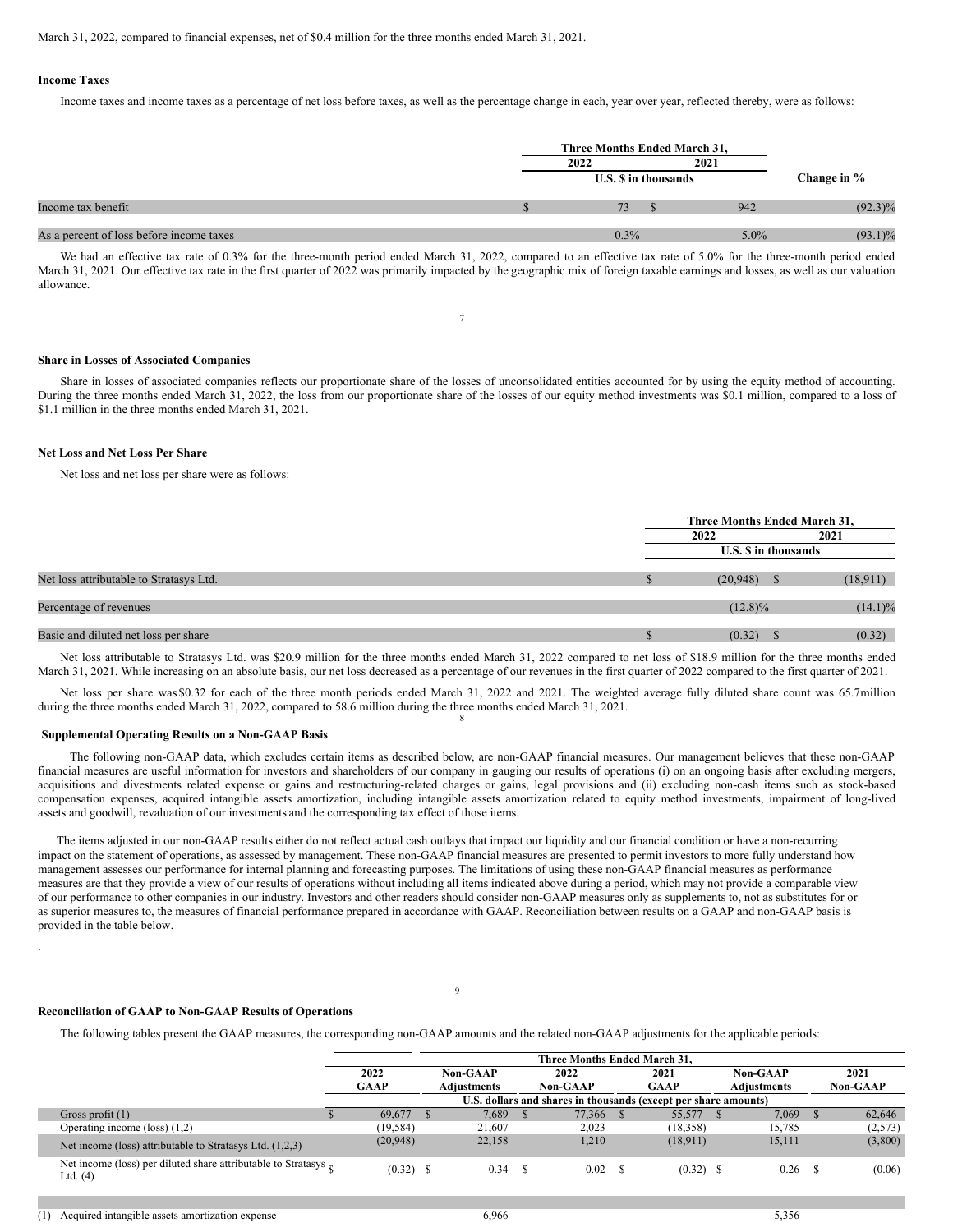|     | Non-cash stock-based compensation expense                                           |        | 900    |        |        | 634     |        |
|-----|-------------------------------------------------------------------------------------|--------|--------|--------|--------|---------|--------|
|     | Restructuring and other related costs                                               |        | (177)  |        |        | 1,079   |        |
|     |                                                                                     |        | 7,689  |        |        | 7,069   |        |
|     |                                                                                     |        |        |        |        |         |        |
| (2) | Acquired intangible assets amortization expense                                     |        | 2,225  |        |        | 2,192   |        |
|     | Non-cash stock-based compensation expense                                           |        | 7,633  |        |        | 6,571   |        |
|     | Restructuring and other related costs                                               |        | 555    |        |        | 1,810   |        |
|     | Revaluation of investments                                                          |        | 1,061  |        |        | (3,670) |        |
|     | Contingent consideration                                                            |        | 207    |        |        | 191     |        |
|     | Other expenses                                                                      |        | 2,237  |        |        | 1,622   |        |
|     |                                                                                     |        | 13,918 |        |        | 8,716   |        |
|     |                                                                                     |        | 21,607 |        |        | 15,785  |        |
|     |                                                                                     |        |        |        |        |         |        |
|     | (3) Corresponding tax effect and other expenses                                     |        | 551    |        |        | (674)   |        |
|     |                                                                                     |        |        |        |        |         |        |
|     |                                                                                     |        | 22,158 |        |        | 15,111  |        |
|     |                                                                                     |        |        |        |        |         |        |
| (4) | Weighted average number of ordinary shares outstanding-<br><b>Basic and Diluted</b> | 65,721 |        | 67,060 | 58,616 |         | 58,616 |

10

## **Liquidity and Capital Resources**

A summary of our statements of cash flows is as follows:

|                                                                               | Three Months Ended March 31, |           |  |  |
|-------------------------------------------------------------------------------|------------------------------|-----------|--|--|
|                                                                               | 2022                         | 2021      |  |  |
|                                                                               | <b>U.S S</b> in thousands    |           |  |  |
| Net loss                                                                      | $(20,948)$ \$                | (18,911)  |  |  |
| Depreciation and amortization                                                 | 15,290                       | 13,802    |  |  |
| Stock-based compensation                                                      | 8.533                        | 7,205     |  |  |
| Foreign currency transactions loss                                            | 2,792                        | 4,181     |  |  |
| Other non-cash items, net                                                     | 1,219                        | 1,822     |  |  |
| Change in working capital and other items                                     | (22, 949)                    | 14,652    |  |  |
| Net cash provided by (used in) operating activities                           | (16.063)                     | 22,751    |  |  |
| Net cash provided by (used in) investing activities                           | 67.738                       | (92, 744) |  |  |
| Net cash provided by financing activities                                     | 1,021                        | 222,165   |  |  |
| Effect of exchange rate changes on cash, cash equivalents and restricted cash | (2,228)                      | (2,872)   |  |  |
| Net change in cash, cash equivalents and restricted cash                      | 50,468                       | 149,300   |  |  |
| Cash, cash equivalents and restricted cash, beginning of period               | 243,293                      | 272,216   |  |  |
| Cash, cash equivalents and restricted cash, end of period                     | 293,761                      | 421.516   |  |  |

Our cash, cash equivalents and restricted cash balance increased to \$293.8 million as of March 31, 2022 from \$43.3 million as of December 31, 2021. Theincrease in cash, cash equivalents and restricted cash in the three months ended March 31, 2022 was primarily due to 67.7 million of cash generated by investing activities, partially offset by \$16.1 million of cash used in operating activities.

#### *Cash flows from operating activities*

We used \$16.1 million of cash in operating activities during the three months ended March 31, 2022. That cash use reflects our \$20.9 million net loss, as adjusted favorably to eliminate non-cash charges included in net loss, such as \$15.3 million of depreciation and amortization expense and \$8.5 million of stock-based compensation expenses, as offset, in part, by elimination of changes in our working capital balances, which adjustments had an unfavorable net impact of \$22.9 million on our cash flows, which changes were mainly driven by increased inventory purchases and increase in accounts receivable.

#### *Cash flows from investing activities*

We generated \$67.7 million of cash from our investing activities during the three months ended March 31, 2022. The increase is mostly attributed to \$77.0 million net proceeds from short-term bank deposit, partly offset by purchase of property and equipment and investment in unconsolidated entities.

## *Cash flows from financing activities*

We generated \$1.0 million of cash from financing activities during the three months ended March 31, 2022.

### 11

#### **Capital resources and capital expenditures**

Our total current assets amounted to \$787.9 million as of March 31, 2022, of which \$475.8 million consisted of cash, cash equivalents, short-term deposits and restricted cash. Total current liabilities amounted to \$203.4 million. Most of our cash and cash equivalents and short term deposits are held in banks in Israel and in the U.S.

The credit risk related to our accounts receivable is limited due to the relatively large number of customers and their wide geographic distribution. In addition, we seek to reduce the credit exposure related to our accounts receivable by imposing credit limits, conducting ongoing credit evaluation, and by implementing account monitoring procedures, as well as credit insurance for many of our customers.

We believe that we will have adequate cash and cash equivalents to fund our ongoing operations and that these sources of liquidity will be sufficient to satisfy our capital expenditure and working capital needs for the next twelve months.

## **Critical Accounting Policies**

We have prepared our consolidated financial statements and related disclosures in conformity with accounting principles generally accepted in the United States of America. This has required us to make estimates, judgments and assumptions that affected the amounts we reported. Actual results may differ from those estimates. To better the understanding of our business activities and those accounting policies that are important to the presentation of our financial condition and results of operations and that require management's subjective judgements, please see our 2021 Annual Report. We base our judgements on our experience and various assumptions that we believe to be reasonable under the circumstances.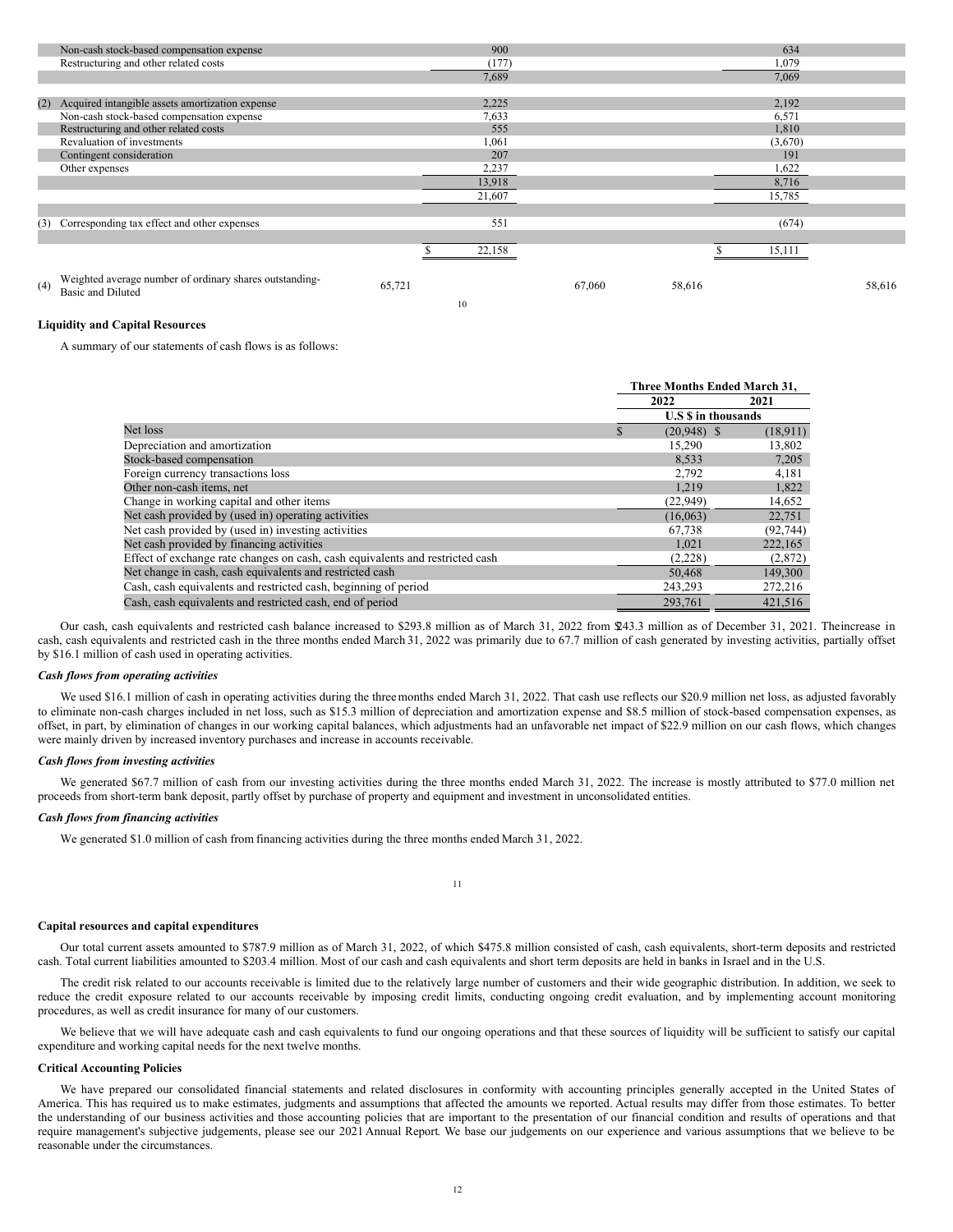#### **Forward-Looking Statements and Factors That May Affect Future Results of Operations**

Certain information included in or incorporated by reference into the Report of Foreign Private Issuer on Form 6-K to which this Operating and Financial Review is appended, or the Form 6-K, may be deemed to be "forward-looking statements" within the meaning of the Private Securities Litigation Reform Act of 1995, Section 27A of the Securities Act of 1933, and Section 21E of the Securities Exchange Act of 1934. Forward-looking statements are those that predict or describe future events or trends and that do not relate solely to historical matters. You can generally identify forward-looking statements as statements containing the words "may," "will," "could," "should," "expect," "anticipate," "intend," "estimate," "believe," "project," "plan," "assume" or other similar expressions, or negatives of those expressions, although not all forward-looking statements contain these identifying words.

These forward-looking statements may include, but are not limited to, statements regarding our future strategy, future operations, projected financial position, proposed products, estimated future revenues, projected costs, future prospects, the future of our industry and results that might be obtained by pursuing management's current plans and objectives.

You should not place undue reliance on our forward-looking statements because the matters they describe are subject to certain risks, uncertainties and assumptions that are difficult to predict. Our forward-looking statements are based on the information currently available to us and speak only as of the date of the Form 6-K. Over time, our actual results, performance or achievements may differ from those expressed or implied by our forward-looking statements, and such difference might be significant and materially adverse to our shareholders. We undertake no obligation to update publicly any forward-looking statements, whether as a result of new information, future events or otherwise.

Important factors that could cause actual results, developments and business decisions to differ materially from those anticipated in these forward-looking statements include, among other things:

- the extent of our success at introducing new or improved products and solutions that gain market share;
- the extent of growth of the 3D printing market generally;
- changes in our overall strategy, including as related to any restructuring activities and our capital expenditures;
- the impact of shifts in prices or margins of the products that we sell or services we provide;
- the impact of competition and new technologies;
- impairments of goodwill or other intangible assets in respect of companies that we acquire;
- the extent of our success at efficiently and successfully integrating the operations of various companies that we have acquired or may acquire;
- the degree of our success at locating and acquiring additional value-enhancing, inorganic technology that furthers our business plan to lead in the realm of polymers;

13

- the potential adverse impact that recent global interruptions and delays involving freight carriers and other third parties may have on our supply chain and distribution network, and, consequently, our ability to successfully sell both our existing and newly-launched 3D printing products;
- global market, political and economic conditions, and in the countries in which we operate in particular;
- government regulations and approvals;
- litigation and regulatory proceedings;
- infringement of our intellectual property rights by others (including for replication and sale of consumables for use in our systems), or infringement of others' intellectual property rights by us;
- potential cyber attacks against, or other breaches to, our information technologies systems;
- the extent of our success at maintaining our liquidity and financing our operations and capital needs;
- impact of tax regulations on our results of operations and financial conditions;
- the duration and severity of the global COVID-19 pandemic and/or adverse macro-economic trends that are, in part, by products of that pandemic, such as, inflation, and the strength of recovery from it and resilience to chose trends, which may have significant consequences for our operations, financial position, cash flows, and those of our customers and suppliers going forward; and
- those factors referred to in Item 3.D, "Key Information Risk Factors", Item 4, "Information on the Company", and Item 5, "Operating and Financial Review and Prospects" in our 2021 Annual Report, as supplemented herein, as well as in other portions of the 2021 Annual Report Readers are urged to carefully review and consider the various disclosures made throughout the Form 6-K, our 2021 Annual Report, and in our other reports filed with or furnished to the SEC, which are designed to advise interested parties of the risks and factors that may affect our business, financial condition, results of operations and prospects. 14

## **QUANTITATIVE AND QUALITATIVE DISCLOSURE ABOUT MARKET RISK**

Reference is made to Item 11, "Quantitative and Qualitative Disclosures about Market Risk" in our 2021 Annual Report.

## **LEGAL PROCEEDINGS**

We are subject to various litigation and other legal proceedings from time to time. For a discussion of our litigation status, see Note 12-"Contingencies" in the notes to our unaudited condensed consolidated interim financial statements attached as Exhibit 99.1 to the Form 6-K.

## **RISK FACTORS**

The global COVID-19 health pandemic has adversely affected, in the recent past, and could again directly or indirectly—through macro-economic trends triggered by it, such as inflation and supply chain problems— potentially severely adversely affect, our business, results of operations and financial condition in the future, due primarily *to impacts on the industries in which we and our customers operate.*

The COVID-19 global pandemic has had numerous adverse effects on the global economy. Governmental shutdowns and "shelter-in-place" orders suggested or mandated by governmental authorities or otherwise elected by companies as a preventative measure, adversely affected workforces, customers, consumer sentiment, economies and certain financial markets, and, along with decreased consumer spending, led to an economic downturn in many of the markets into which we sell our products and services.

Those effects of the pandemic adversely impacted our results of operations in all global regions, beginning already in the first quarter of 2020 and continuing through the